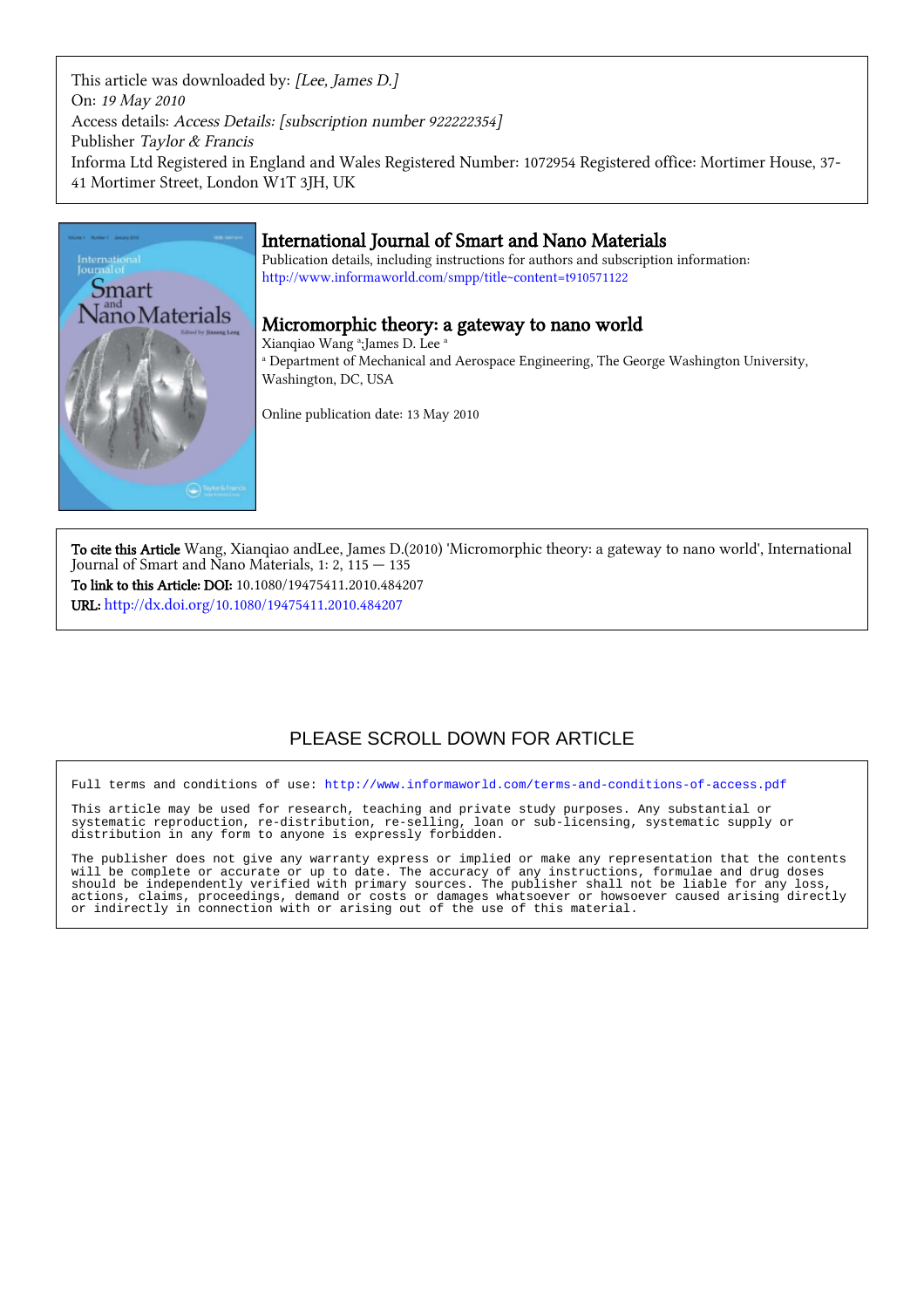

## Micromorphic theory: a gateway to nano world

Xianqiao Wang and James D. Lee\*

Department of Mechanical and Aerospace Engineering, The George Washington University, Washington, DC 20052, USA

(Received 17 February 2010; final version received 2 April 2010)

Micromorphic theory (MMT) envisions a material body as a continuous collection of deformable particles; each possesses finite size and inner structure. It is considered as the most successful top-down formulation of a two-level continuum model, in which the deformation is expressed as a sum of macroscopic continuous deformation and internal microscopic deformation of the inner structure. In this work, the kinematics including the objective Eringen tensors is introduced. Balance laws are derived by requiring the energy equation to be form-invariant under the generalized Galilean transformation. The concept of material force and the balance law of pseudomomentum are generalized for MMT. An axiomatic approach is demonstrated in the formulation of constitutive equations for a generalized micromorphic thermoviscoelastic solid, generalized micromorphic fluid, micromorphic plasticity, and micromorphic electromagnetic–thermoelastic solid. Applications of MMT in micro/nanoscale are discussed.

Keywords: micromorphic theory; Eringen tensors; constitutive theory; generalized micromorphic solid/fluid; electromagnetic–thermoelastic coupling; micro/nanomechanics

#### 1. Introduction

Continuum approaches have dominated material modeling research over the past few decades. This approach to predict material deformation and failure, by implicitly averaging atomic scale dynamics and defect evolution over time and space, is valid only for large systems [1–3]. Therefore, lots of experimental observations of material behavior, especially at micro/nanoscale, cannot be explained within the continuum mechanics framework. On the other hand, molecular dynamics (MD) simulations [4] have become a powerful tool for elucidating complex mechanics phenomena. But the length and time scales that can be probed in MD are still fairly limited. The pros and cons of both continuum and atomistic models have motivated the development of various methods of microscale modeling and simulation. Microcontinuum field theories, or generalized continuum theories, including Cosserat theory [5], couple stress theory [6], micromorphic theory [7], microstructure theory [8], micropolar theory [9] are extensions of the classical field theory to microscopic space and time scales. Here let us briefly mention the relation of micromorphic theory to several others microscale theories. As a pioneer of the rational theories of polar continua, Cosserat obtained balance equations of momenta in the dynamic case. However, Cosserat theory is a special case of micropolar theory, where the balance law of microinertia is missing. Couple stress theory, by including high order stresses, provided a model that can support body and surface couples. However, it can be obtained from micropolar theory as a special case when

ISSN 1947-5411 print/ISSN 1947-542X online C 2010 Taylor & Francis DOI: 10.1080/19475411.2010.484207 <http://www.informaworld.com>

<sup>\*</sup>Corresponding author. Email: [jdlee@gwu.edu](mailto:jdlee@gwu.edu)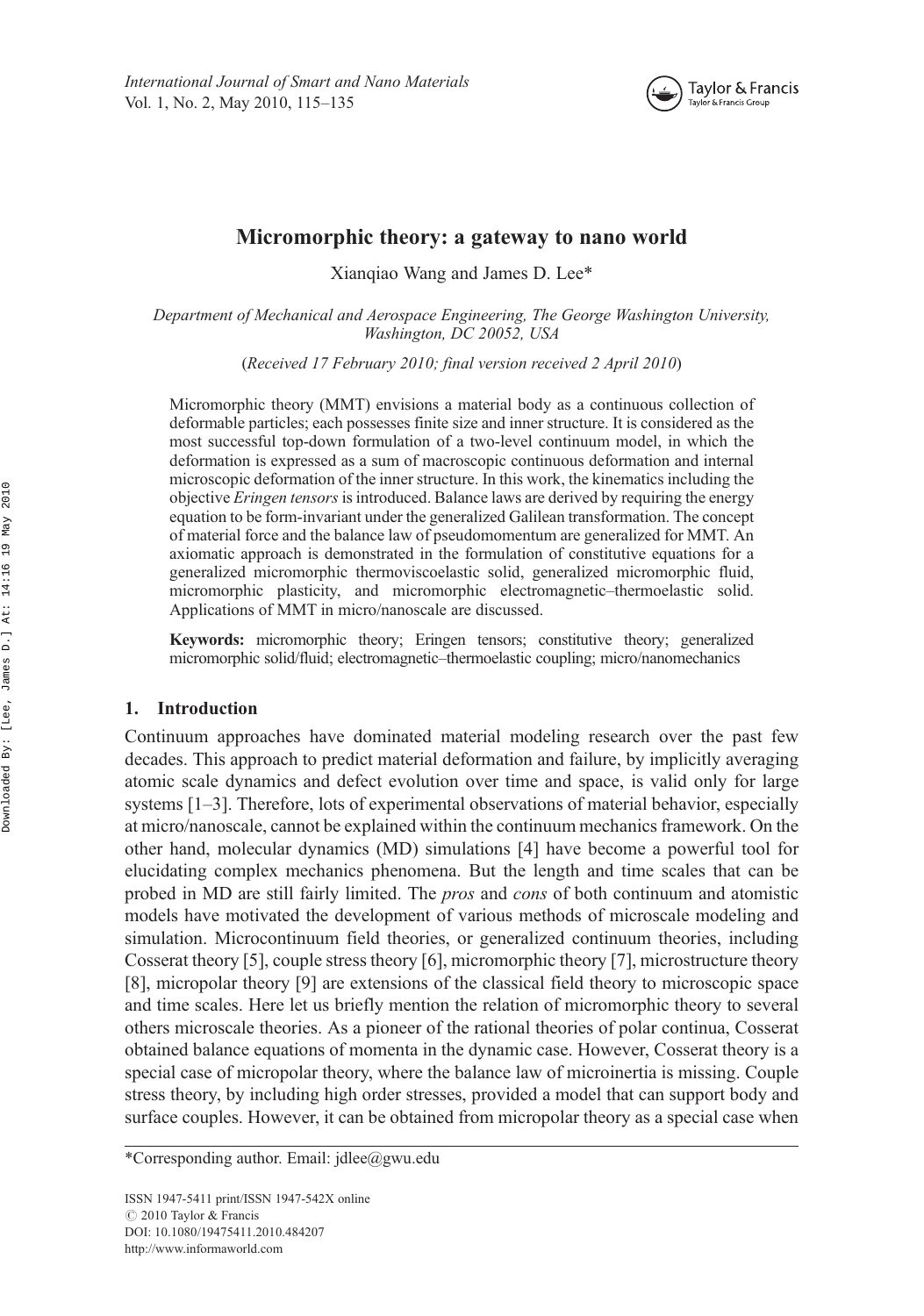the motion is constrained so that the macrorotations and microrotations coincide. Upon the assumptions of small deformation, slow motion, constant microinertia, spin isotropy and linear isotropic elasticity, micromorphic theory can be reduced to microstructure theory. However, those assumptions lead to a limitation in applications related to atomic motions, such as the thermal mechanical coupling, phase transition, anisotropic and large deformation problems. In addition, the local balance equations of energy, entropy, and microinertia are not given in microstructure theory. The above-mentioned discussion lends the credible support to claim that micromorphic theory is the most successful formulation of a microcontinuum model.

Micromorphic theory has been developed since 1964 by Eringen. It is considered to be the most successful top-down microscale model. The development of micromorphic theory was motivated by the query, "Is it possible to construct continuum theories that can predict physical phenomena on the atomic, molecular, or nano scales?" These would require supplying additional degrees of freedom to a material point, which has three degrees of freedom in classical field theory. After all, the molecules that constitute the internal structure of the material points undergo deformations and rotations arising from the displacements and rotations of their constituent atoms. Micromorphic theory envisions a material body as a continuous collection of deformable particles; each possesses finite size and inner structure. On the other hand, classical continuum mechanics considers a material body as a continuous collection of material points, each with infinitesimal size and no inner structure. The purpose of going beyond classical continuum mechanics is to take into account the microstructure of the material body in question while still keeping the advantages of continuum theory intact. A question arises: how can we reconcile the concept of the deformable particle with the continuum hypothesis? Eringen settled this question by replacing the deformable particle with a geometric point and some vectors attached to that point, which denote the orientations and intrinsic deformations of all the material points in the deformable particle [7,10–18]. This is compatible with the classical picture where a material point in a continuum is endowed with physical properties such as mass density, displacement vector, electric field, stress tensor, etc. Therefore micromorphic theory can be expected to unveil many new classes of physical phenomena that fall beyond classical field theories.

The organization of the remainder of this paper is as follows. In Section 2, we briefly present the kinematics of micromorphic theory. Balance laws and material force are derived in Section 3. Section 4 presents the axiomatic approach to formulate constitutive equations of generalized Micromorphic solid/fluid. In Sections 5 and 6, we derive the constitutive theories for micromorphic plasticity and micromorphic thermomechanics–electromagnetics, respectively. Finally, we conclude this paper with discussions in Section 7.

#### 2. Kinematics

Micromorphic theory, developed by Eringen and Suhubi [10,11] and Eringen [12,13], constitutes extensions of the classical field theories concerned with the deformations, motions, and electromagnetic interactions of material media, as continua, in microscopic time and space scales. In micromorphic theory, a material body is considered as a continuous collection of deformable particles, each with finite size and inner structure. Geometrically, a deformable particle P is characterized by its centroid C located at **X** and vector  $\Xi$  relative to X of a generic point within the particle. As shown in Figure 1, a generic point in the particle is represented by the vector sum of **X** and  $\Xi$  in the reference state at time  $t = 0$ . The material is called a micromorphic continuum if the deformation carrying  $P(X,\Xi,t)$  to  $p(x,\xi,t)$  in the deformed state at time t can be expressed as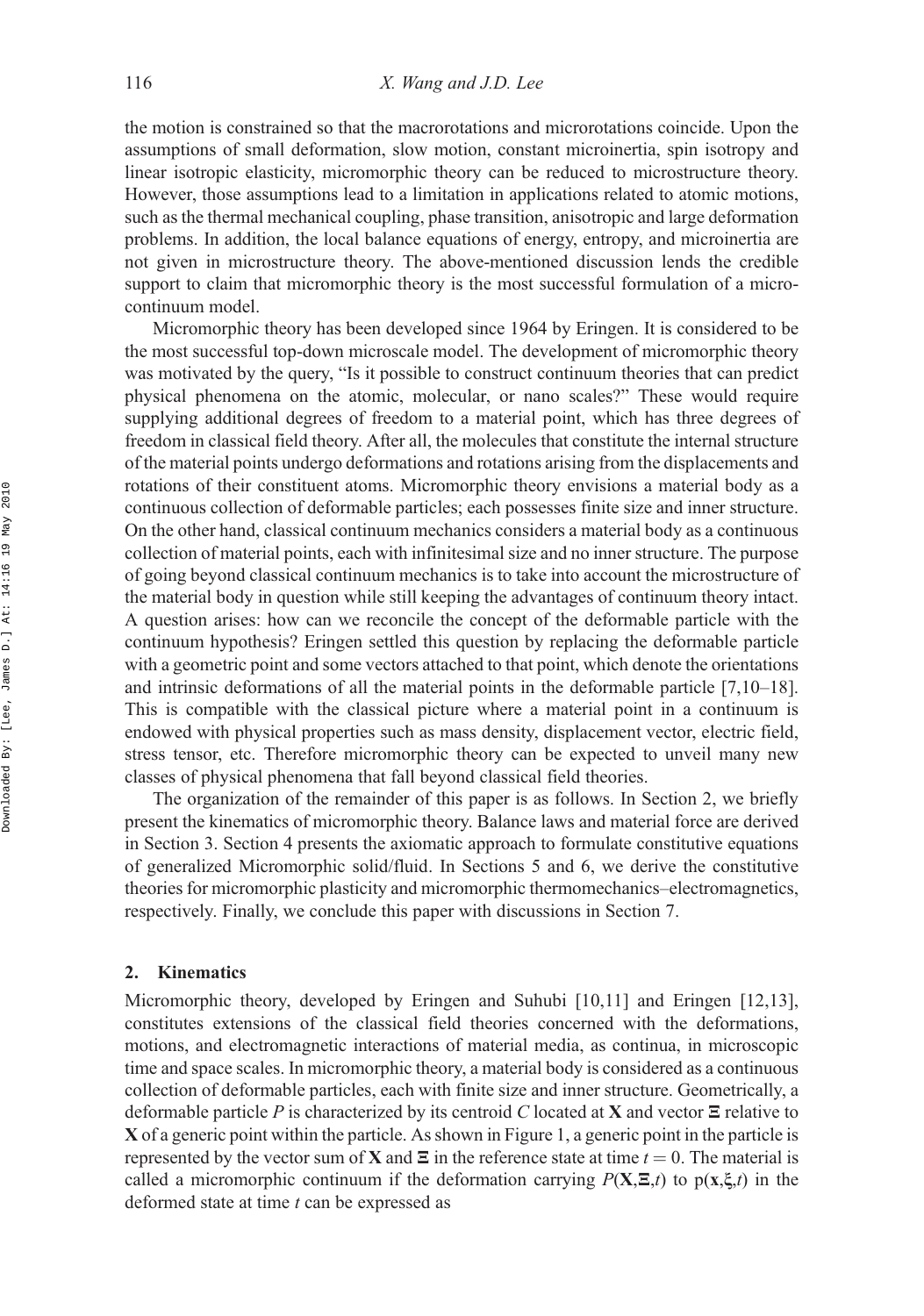

Figure 1. Macro- and micromotions of a material particle.

$$
x_k = x_k(\mathbf{X}, t),\tag{1}
$$

$$
\zeta_k = \chi_{kk}(\mathbf{X}, t) \Xi_k,\tag{2}
$$

where  $\chi_{k}$  is called the microdeformation tensor. It can be seen that the macromotion, Equation (1), accounts for the motion of the centroid of the particle whereas the micromotion, Equation (2), specifies the deformation of the inner structure of the particle. Thus, the particle has nine independent degrees of freedom for both stretches and rotations in addition to the three classical translational degrees of freedom of the centroid. The micromotion stipulated by Equation (2) can be called an affine motion, which deforms a sphere into an ellipsoid, as shown in Figure 1. To secure the axiom of continuity, which requires that the matter is indestructible and impenetrable, the Jacobians of the macromotion and the micromotion must be strictly positive, i.e.

$$
J \equiv \det \left( \frac{\partial x_k}{\partial X_K} \right) \equiv \det(x_{k,K}) > 0
$$
  
\n
$$
j \equiv \det(\chi_{kk}) > 0.
$$
\n(3)

Then there exist unique inverse motions

$$
\mathbf{X} = \mathbf{X}(\mathbf{x}, t),\tag{4}
$$

$$
\Xi = \bar{\chi}_k(\mathbf{x}, t)\xi_k \text{ or } \Xi_K = \bar{\chi}_{Kk}(\mathbf{x}, t)\xi_k,
$$
\n(5)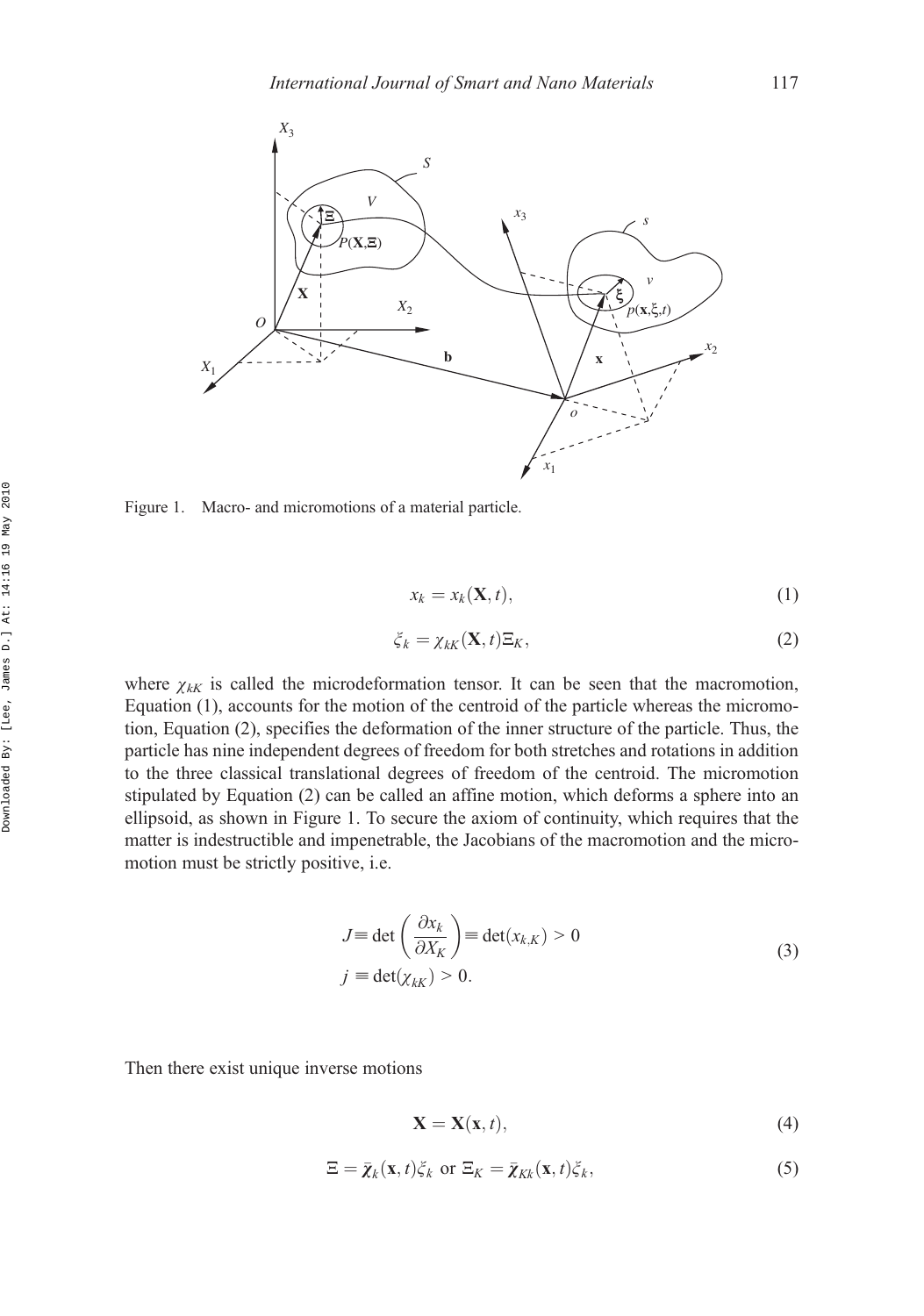with

$$
x_{k,K}X_{K,l} = \delta_{kl}, \quad X_{K,k}x_{k,L} = \delta_{KL}
$$
  

$$
\chi_{kK}\bar{\chi}_{Kl} = \delta_{kl}, \quad \bar{\chi}_{Kk}\chi_{kL} = \delta_{KL}.
$$
  
(6)

If the microgyration tensor is defined as

$$
\omega_{kl} \equiv \dot{\chi}_{kk} \bar{\chi}_{kl} \tag{7}
$$

then it is straightforward to prove that

$$
\dot{\chi}_{kK} = \omega_{kl}\chi_{lK},\tag{8}
$$

$$
\dot{\zeta}_k = \omega_{kl} \zeta_l. \tag{9}
$$

Let  $\rho^{\circ}(\rho)$  and  $\Delta V(\Delta v)$  denote the mass density and the volume of the deformable particle in the Lagrangian (Eulerian) state and let primed quantities refer to those of the point in the particle. This leads to

$$
\rho^o \Delta V = \int_{\Delta V} (\rho^o)' dV', \quad \rho \Delta v = \int_{\Delta v} \rho' dv'
$$
  

$$
\int_{\Delta V} (\rho^o)' \Xi dV' = 0, \quad \int_{\Delta v} \rho' \xi dv' = 0
$$
  

$$
\rho^o I_{KL} \Delta V = \int_{\Delta V} (\rho^o)' \Xi_K \Xi_L dV', \quad \rho i_{kl} \Delta v = \int_{\Delta v} \rho' \xi_k \xi_l dv'
$$
 (10)

where  $I_{KL}$  and  $i_{kl}$  are the microinertia of the deformable particle in the Lagrangian state and Eulerian state, respectively.

#### 2.1. Objectivity

It is intuitively clear that the material properties do not depend on the coordinate frame selected. The measurements made by an observer, whether they are in motion or not, should be the same. If this viewpoint is accepted, then the measurements made in one frame of reference are sufficient to determine the material properties in all other frames, which are in rigid motion with respect to one another. In the formulation of the response functions, it is desirable to employ quantities that are not dependent on the motions of the observer. Such quantities are called objective or material frame-indifferent.

2.1.1. Definition 1

Two motions  $x'_k$   $(\mathbf{X}, \boldsymbol{\Xi}, t) = x_k(\mathbf{X}, t) + \xi_k(\mathbf{X}, \boldsymbol{\Xi}, t)$  and  $\hat{x}'_k(\mathbf{X}, \boldsymbol{\Xi}, \hat{t}) = \hat{x}_k(\mathbf{X}, \hat{t}) + \hat{\xi}_k(\mathbf{X}, \boldsymbol{\Xi}, \hat{t})$  are called objectively equivalent if and only if called objectively equivalent if and only if

$$
\hat{x}'_k(\mathbf{X}, \mathbf{\Xi}, \hat{t}) = Q_{kl}(t)x'_l(\mathbf{X}, \mathbf{\Xi}, t) + b_k(t) \qquad \hat{t} = t - a,\tag{11}
$$

where *a* is a constant time shift,  $b_k(t)$  is a time-dependent translation, and  $Q_{kl}(t)$  are timedependent full orthogonal transformations, i.e.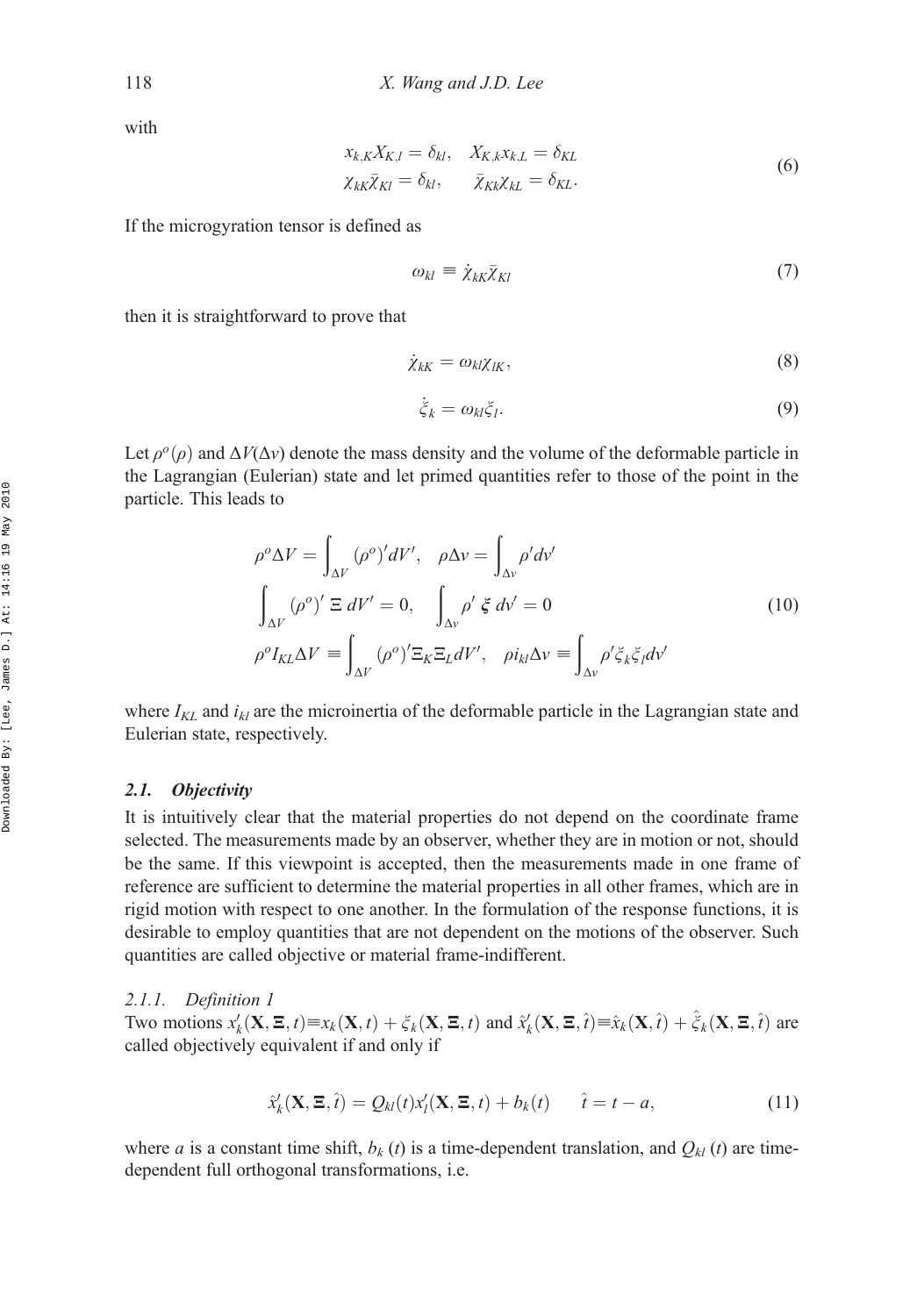$$
Q_{kl}Q_{ml} = Q_{lk}Q_{lm} = \delta_{km}, \qquad \det Q_{kl} = 1. \tag{12}
$$

#### 2.1.2. Definition 2

Any tensorial quantity is said to be objective if in any two objectively equivalent motions it obeys the following tensor transformation law for all times:

$$
\hat{A}_{klm\cdots}(\mathbf{X},\boldsymbol{\Xi},\hat{t}) = Q_{kk'}(t)Q_{ll'}(t)Q_{mm'}(t)\ldots A_{k'l'm'\cdots}(\mathbf{X},\boldsymbol{\Xi},t).
$$
\n(13)

Since Equation (11) in general holds for arbitrary **X** and  $\Xi$ , it can be replaced by

$$
\hat{x}_{k}(\mathbf{X}, \hat{t}) = Q_{kl}(t)x_{l}(\mathbf{X}, t) + b_{k}(t)
$$
\n
$$
\hat{\xi}_{k}(\mathbf{X}, \mathbf{\Xi}, \hat{t}) = Q_{kl}(t)\xi_{l}(\mathbf{X}, \mathbf{\Xi}, t).
$$
\n(14)

If the micromotion is affine motion, then the second part of Equation (14) can be rewritten as

$$
\hat{\chi}_{kk}(\mathbf{X},\hat{t}) = Q_{kl}(t)\chi_{lk}(\mathbf{X},t). \tag{15}
$$

It is worthwhile mentioning and can be easily verified that: (1) the position vector of the centroid of a particle x and its material time derivatives of various order including velocity v and acceleration  $\dot{v}$ , time t, velocity gradient  $\nabla v$  and microgyration tensor  $\omega$  are not objective; (2) the relative position vector  $\xi$ , micromotion  $\chi_{kk}$ , and deformation gradient  $x_{k,K}$  are objective.

The generalized Lagrangian strain tensors of micromorphic theory are defined as [12]

$$
\alpha_{KL} \equiv x_{k,K} \overline{\chi}_{lk} - \delta_{KL}
$$
\n
$$
\beta_{KL} \equiv \chi_{kk} \chi_{kl} - \delta_{KL}
$$
\n
$$
\gamma_{KLM} \equiv \overline{\chi}_{KK} \chi_{kl,M}.
$$
\n(16)

One may verify that the strain rates can be obtained as

$$
\dot{a}_{KL} = (v_{l,k} - \omega_{lk})x_{k,K}\bar{\chi}_{Ll} \equiv a_{kl}x_{k,K}\bar{\chi}_{Ll} \n\dot{\beta}_{KL} = (\omega_{kl} + \omega_{lk})\chi_{kk}\chi_{ll} \equiv 2b_{kl}\chi_{kk}\chi_{ll} = \dot{\beta}_{LK} \n\dot{\gamma}_{KLM} = \omega_{kl,m}\bar{\chi}_{kk}\chi_{ll}x_{m,M} \equiv c_{klm}\bar{\chi}_{KK}\chi_{ll}x_{m,M}
$$
\n(17)

and  $a_{kl}$ ,  $b_{kl}$ ,  $c_{klm}$  are objective.

#### 2.2. Eringen tensors

There are three kinds of Eringen tensors; the first order Eringen tensors are  $a_{kl}^{(1)} \equiv a_{kl}$ ,  $b_{kl}^{(1)} \equiv b_{kl}$ , and  $c_{klm}^{(1)} \equiv c_{klm}$ . Eringen tensors of order  $n + 1$  are defined as

$$
a_{kl}^{(n+1)} \equiv \dot{a}_{kl}^{(n)} + a_{jl}^{(n)} v_{j,k} - a_{kj}^{(n)} \omega_{lj}
$$
  
\n
$$
b_{kl}^{(n+1)} \equiv \dot{b}_{kl}^{(n)} + b_{jl}^{(n)} \omega_{jk} + b_{kj}^{(n)} \omega_{jl}
$$
  
\n
$$
c_{klm}^{(n+1)} \equiv \dot{c}_{klm}^{(n)} - c_{jlm}^{(n)} \omega_{kj} + c_{kjm}^{(n)} \omega_{jl} + c_{klj}^{(n)} v_{j,m}.
$$
\n(18)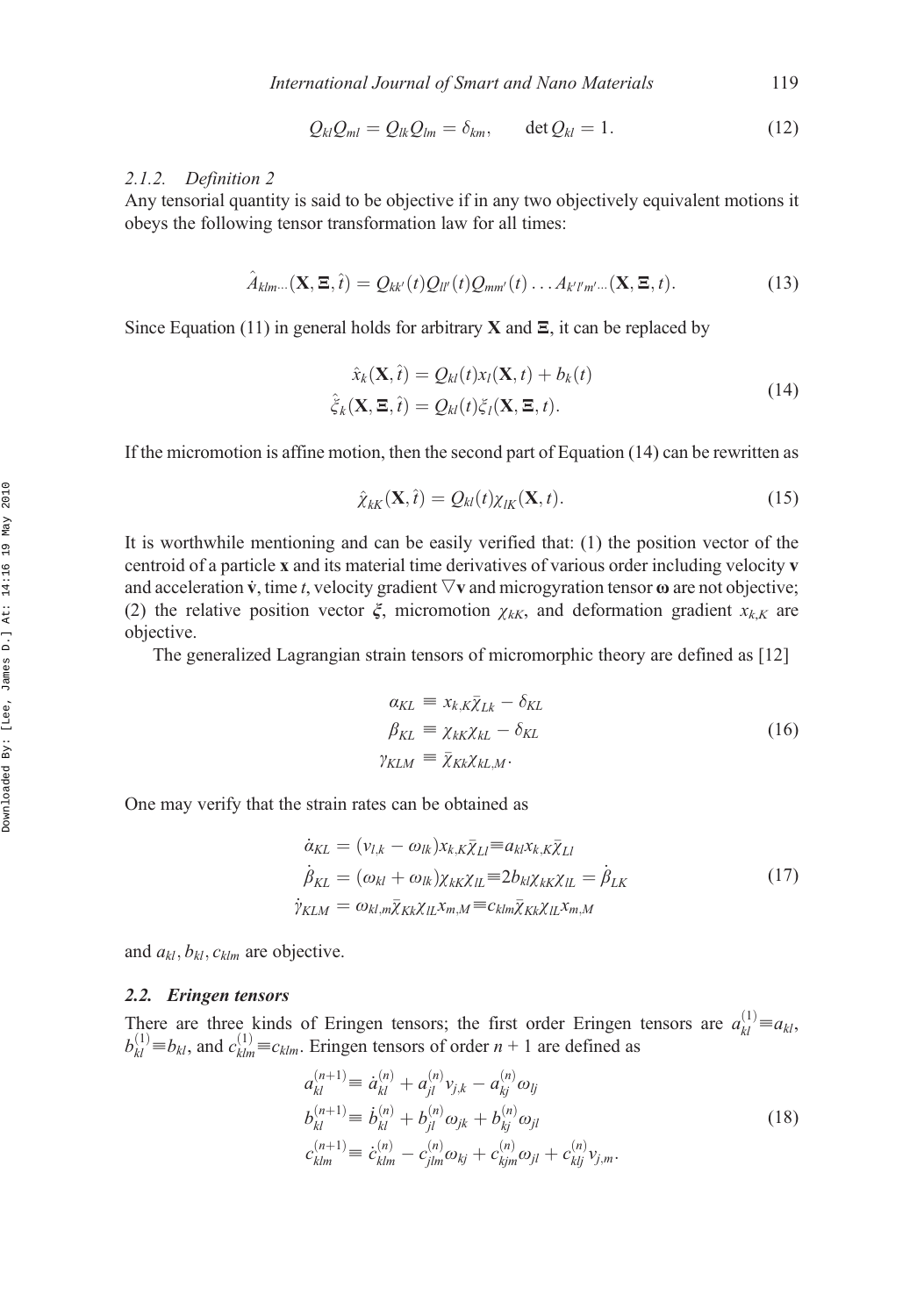After lengthy but straightforward derivation one may prove that Eringen tensors of any order are objective. One may also verify that

$$
\begin{aligned}\n\binom{n}{\alpha_{KL}} & \equiv \frac{d^n \alpha_{KL}}{dt^n} = a_{kl}^{(n)} x_{k,K} \overline{\chi}_{Ll} \\
\beta_{KL}^{(n)} & \equiv \frac{d^n \beta_{KL}}{dt^n} = 2b_{kl}^{(n)} \chi_{kK} \chi_{lL} \\
\gamma_{KLM}^{(n)} & \equiv \frac{d^n \gamma_{KL_M}}{dt^n} = c_{klm}^{(n)} \overline{\chi}_{Kk} \chi_{lL} x_{m,M}\n\end{aligned} \tag{19}
$$

are objective. It is noticed that Eringen tensors play central roles in the formulation of constitutive equations of micromorphic fluids.

#### 3. Balance laws

Eringen and Suhubi [10,11] and Eringen [7] derived the laws of conservation of mass, conservation of microinertia, balance of linear momentum, balance of momentum moments, and conservation of energy for micromorphic theory by means of a "microscopic spaceaveraging" process. Later Eringen [12] derived the balance laws in a more elegant way by starting with the following expression for the kinetic energy per unit mass,  $k$ , of a particle:

$$
k = \frac{1}{2} (v_i v_i + i_{kl} \omega_{ik} \omega_{il}), \qquad (20)
$$

and, after the energy balance law is obtained, by requiring it to be form-invariant under the generalized Galilean transformation to yield the balance laws of linear momentum and moment of momentum. The balance laws of micromorphic theory, including the Clausius–Duhem inequality, can be expressed as [12]

$$
\dot{\rho} + \rho v_{k,k} = 0,\tag{21}
$$

$$
\frac{di_{ij}}{dt} = i_{ik}\omega_{jk} + i_{jk}\omega_{ik},\tag{22}
$$

$$
t_{kl,k} + \rho f_l = \rho \dot{\nu}_l,\tag{23}
$$

$$
m_{klm,k} + t_{ml} - s_{lm} + \rho l_{lm} = \rho \sigma_{lm}, \qquad (24)
$$

$$
\rho \dot{e} = m_{klm}\omega_{lm,k} + t_{kl}(v_{l,k} - \omega_{lk}) + s_{kl}\omega_{kl} - q_{k,k} + \rho h, \qquad (25)
$$

$$
-\rho(\dot{\psi} + \eta \dot{\theta}) + m_{klm}\omega_{lm,k} + t_{kl}(v_{l,k} - \omega_{lk}) + s_{kl}\omega_{kl} - q_k\theta_{,k}/\theta \ge 0,
$$
 (26)

where **v** is the velocity vector, **t** is the Cauchy stress,  $\mathbf{s} = \mathbf{s}^T \mathbf{is}$  the microstress, *e* is the internal energy density  $\boldsymbol{\alpha}$  is the heat flux. *h* is the heat source per unit mass, *n* is the entropy den energy density,  $q$  is the heat flux, h is the heat source per unit mass,  $\eta$  is the entropy density,  $\theta$  is the absolute temperature,  $\psi \equiv e - \eta \theta$  is the Helmholtz's free energy density, and the spin inertia is defined as spin inertia is defined as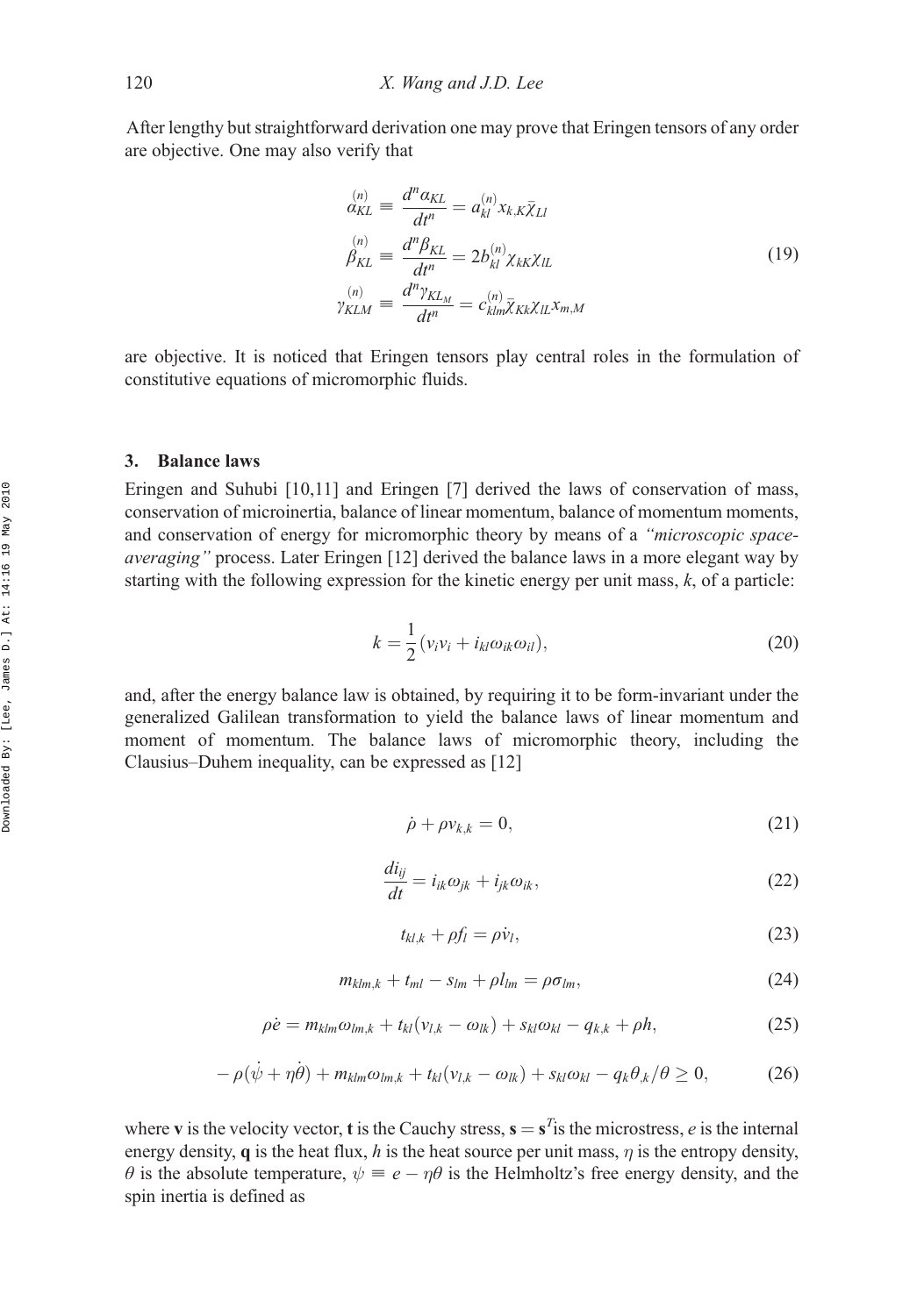$$
\sigma_{lm} \equiv i_{jm} (\dot{\omega}_{lj} + \omega_{ln} \omega_{nj}). \tag{27}
$$

The body force and the body moment are defined as

$$
\rho \mathbf{f} \Delta v \equiv \int_{\Delta v} \rho' \mathbf{f}' d v'
$$
  
\n
$$
\rho \mathbf{I} \Delta v \equiv \int_{\Delta v} \rho \mathbf{f}' \otimes \xi d v'.
$$
\n(28)

The moment stress, a third order tensor, is defined as

$$
m_{kij}\Delta a_k \equiv \int_{\Delta a} t'_{ki}\xi_j da'_k,\tag{29}
$$

with  $da'_k$  being the differential surface area with outward normal  $n_k$ . It is noticed that in micromorphic theory the Cauchy stress is not symmetric, i.e.  $t_{kl} \neq t_{lk}$ . If the size of the particle is reduced to zero, i.e.  $\|\xi\| \to 0$ , then it leads to  $\mathbf{i} = \boldsymbol{\sigma} = \boldsymbol{\omega} = \mathbf{m} = \mathbf{l} = 0$ . This means Equations (21) and (23) remain unchanged, Equation (22) becomes a trivial statement, i.e.  $0 = 0$ , and Equations (24)–(26) are reduced to

$$
t_{ji} = s_{ij} \Rightarrow t_{ij} = t_{ji},\tag{30}
$$

$$
\rho \dot{e} = t_{ij} v_{j,i} - q_{i,i} + h,\tag{31}
$$

$$
-\rho(\dot{\psi} + \eta \dot{\theta}) + t_{kl} v_{l,k} - q_k \theta_{,k} / \theta \ge 0.
$$
\n(32)

Of course, under this limiting situation (size of the particle is vanishing or, say, a particle is regarded as a mathematical point), micromorphic theory is identical to classical continuum theory.

The balance laws expressed in Equations (21)–(26) are in the Eulerian description. In Lagrangian description, the balance laws can be written as [19]

$$
\rho J = \rho^o,\tag{21}\ast
$$

$$
i_{kl} = I_{KL} \chi_{kk} \chi_{ll}, \tag{22}
$$

$$
(T_{KL}\bar{\chi}_{LI})_{,K} + \rho^o(f_i - \dot{v}_l) = 0,
$$
\n(23)\*

$$
(M_{LMK}\bar{\chi}_{Ll}\chi_{mM})_{,K} + T_{ML}\chi_{m,M}\bar{\chi}_{Ll} - 2S_{ML}\chi_{mM}\chi_{Ll} + \rho^o(l_{lm} - \sigma_{lm}) = 0, \qquad (24)*
$$

$$
\rho^o \dot{e} = M_{KLM} \dot{\gamma}_{KLM} + T_{KL} \dot{\alpha}_{KL} + S_{KL} \dot{\beta}_{KL} - Q_{K,K} + \rho^o h,\tag{25}
$$

$$
-\rho^o(\dot{\psi} + \eta \dot{\theta}) + M_{KLM}\dot{\gamma}_{KLM} + T_{KL}\dot{\alpha}_{KL} + S_{KL}\dot{\beta}_{KL} - Q_K\theta_{,K}/\theta \ge 0, \tag{26}
$$

where the stresses and heat flux in Eulerian and Lagrangian descriptions are related as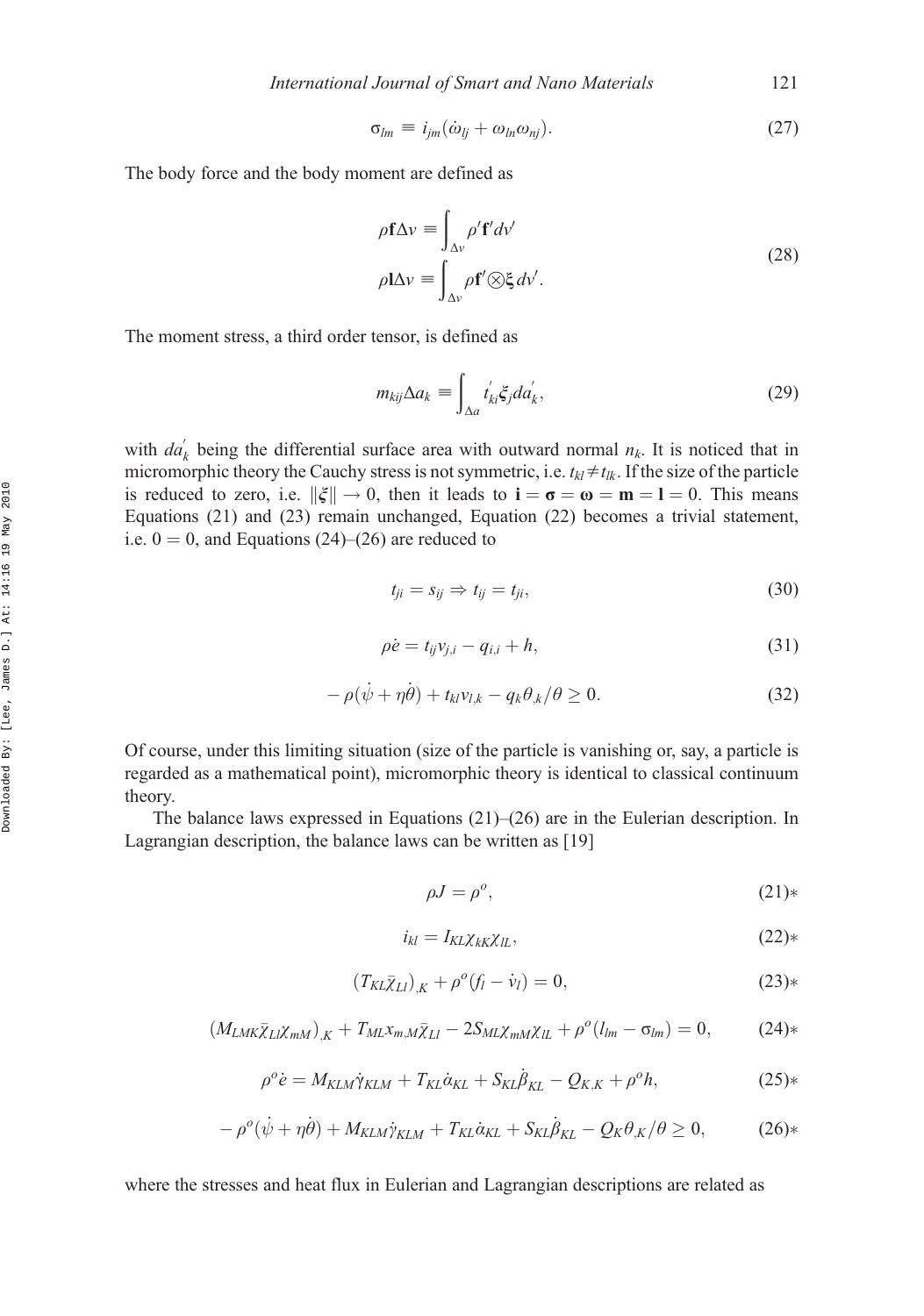$$
T_{KL} \equiv Jt_{kl}X_{K,k}\chi_{IL}, \quad t_{kl} = J^{-1}T_{KL}x_{k,K}\overline{\chi}_{LI}, \tag{33}
$$

$$
S_{KL} \equiv \frac{1}{2} J s_{kl} \bar{\chi}_{Kk} \bar{\chi}_{LI}, \quad s_{kl} = 2J^{-1} S_{KL} \chi_{kK} \chi_{IL}, \tag{34}
$$

$$
M_{KLM} \equiv Jm_{mkl} X_{M,m} \chi_{kK} \bar{\chi}_{Ll}, \quad m_{mkl} = J^{-1} M_{KLM} x_{m,M} \bar{\chi}_{Kk} \chi_{lL}, \tag{35}
$$

$$
Q_K = Jq_k X_{K,k}, \quad q_k = J^{-1} Q_K x_{k,K}.
$$
\n(36)

#### 3.1. Material forces

The concept of material forces was first introduced by Eshelby [20], elaborated and further developed by Maugin [21,22]. Material forces are generated by displacement, not in physical space, but on material manifold. For example, they can be generated by (i) an infinitesimal rigid displacement of a finite region surrounding a point of singularity in an elastic body [20], (ii) an infinitesimal displacement of a dislocation line [23], (iii) an infinitesimal increase in the length of a crack [24–26]. Material forces drive the motion of defects of various dimensions in condensed matter physics, e.g. phase-transition fronts in elasticity, Bloch and Neel walls in ferromagnetism, and elastic solitons [21,26]. This characteristic property of material forces also leads to their christening as inhomogeneity forces. Material inhomogeneity is defined as the dependence of properties (not the solution), such as density, elastic coefficients, viscosity, plasticity threshold, on the material point. These inhomogeneities may be more or less continuous such as in metallurgically superficially treated specimens or in a polycrystal observed at a mesoscopic scale, or it may change abruptly such as in laminated composite or in a body with foreign inclusions or cavities.

Eshelbian mechanics was extended to micromorphic theory. The formulation can be easily done by adding (a) Equation (23) multiplied by  $x_{l,p}$  and (b) Equation (24) multiplied by  $\bar{\chi}_{Rm}\chi_{IR}$  p. It leads to the balance law of pseudo-momentum,

$$
-(T_{KL}\alpha_{PL} + M_{LMK}\gamma_{LMP})_{,K} + T_{KL}\alpha_{KL,P} + S_{KL}\beta_{KL,P} + M_{LMK}\gamma_{LMK,P} - K_{,P} + F_{P}^{1} + F_{P}^{2} = \dot{P}_{P},
$$
\n(37)

where  $F^1$  is the material force due to body force f and body moment l,

$$
F_P^1 = -\rho^o \{ f_j x_{l,P} + l_{lm} \overline{\chi}_{Rm} \chi_{lR,P} \},\tag{38}
$$

 $\mathbf{F}^2$  is the material force due to the inhomogeneity of  $\rho^o$  and  $\rho^oI_{KI}$ ,

$$
F_P^2 \equiv \frac{1}{2} v_k v_k \left\{ \frac{\partial \rho^o}{\partial X_P} \right\} + \frac{1}{2} \omega_{mk} \omega_{ml} \chi_{kK} \chi_{lL} \left\{ \frac{\partial (\rho^o I_{KL})}{\partial X_P} \right\},\tag{39}
$$

K is the kinetic energy density (per unit volume in Lagrangian coordinates)

$$
K = \frac{1}{2}\rho^o(v_k v_k + i_{kl}\omega_{mk}\omega_{ml}).
$$
\n(40)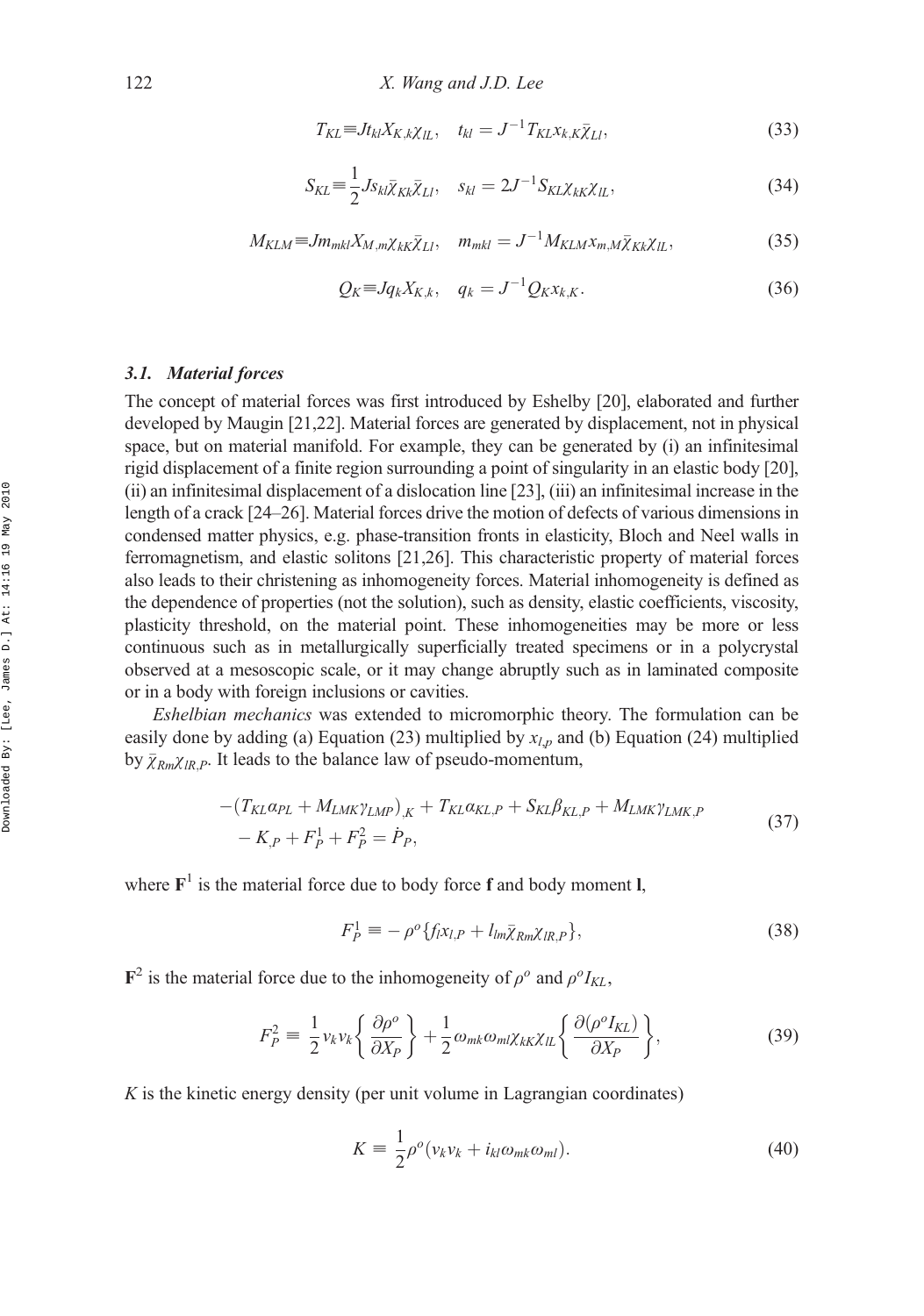P is named as pseudo-momentum:

$$
P_P \equiv -\rho^o(\nu_k x_{k,P} + i_{jm}\omega_{lj}\bar{\chi}_{Rm}\chi_{IR,P}).\tag{41}
$$

The detailed expressions of Eshelby stress tensor, pseudo-momentum, and material forces were derived for thermoelastic micromorphic solid. It was found that the material forces are due to (1) body force and body moment, (2) temperature gradient and (3) material inhomogeneities in density, microinertia, and elastic coefficients. The general expression of material forces due to the presence of dynamically propagating crack front was also derived. It was found that, at the crack front, material force is reduced to the J-integral in a very special and restrictive case [27].

#### 4. Constitutive equations

The fundamental laws of micromorphic continua consist of a system of 20 partial differential equations, and one inequality. Given the external loads  $f_k$ ,  $l_{kl}$  and h, there are 67 unknowns  $\rho$ ,  $v_k$ ,  $i_{kl}$ ,  $\omega_{kl}$ ,  $m_{klm}$ ,  $t_{kl}$ ,  $s_{kl}$ ,  $q_k$ ,  $e, \eta$  and  $\theta$ . Clearly then, the system is highly indeterminate. Forty-seven independent additional equations are needed for the determination of motions and temperatures of a micromorphic body. This is also clear from the fact that the balance equations are valid for all micromorphic bodies irrespective of their physical constitutions. For bodies of different constitutions, the response of the body to external stimuli is very different. Thus, we must bring the constitutional nature of bodies into our formulation. For a constitutive theory to represent a material adequately, certain physical and mathematical requirements must be satisfied. The axiomatic approach to the formulation of constitutive equations was evolved in the course of the development of continuum mechanics. Axioms of causality, determinism, equipresence, objectivity, material invariance, neighborhood, memory, and admissibility are accepted as guiding principles not only in classical continuum mechanics [28] but also in micromorphic theory [12].

For the sake of discussion, in the following we are going to show the formulation of constitutive equations for micromorphic thermoviscoelastic solid and micromorphic fluid.

#### 4.1. Micromorphic thermoviscoelastic solid

For a micromorphic thermoviscoelastic solid, to begin with, the independent and dependent constitutive variables are set to be

$$
\mathbf{Y} = \{\boldsymbol{\alpha}, \boldsymbol{\beta}, \boldsymbol{\gamma}, \dot{\boldsymbol{\alpha}}, \dot{\boldsymbol{\beta}}, \dot{\boldsymbol{\gamma}}, \ddot{\boldsymbol{\alpha}}, \ddot{\boldsymbol{\beta}}, \ddot{\boldsymbol{\gamma}}, \dots, \overset{(p)}{\boldsymbol{\alpha}}, \overset{(p)}{\boldsymbol{\beta}}, \overset{(p)}{\boldsymbol{\gamma}}, \theta, \dot{\theta}, \nabla_{\mathbf{X}}\theta, \mathbf{X}\},
$$
(42)

$$
\mathbf{Z} = \{\mathbf{T}, \mathbf{S}, \mathbf{M}, \mathbf{Q}, \psi, \eta\},\tag{43}
$$

where  $\nabla_{\mathbf{X}} \theta = \frac{\partial \theta}{\partial \mathbf{X}}$ ;  $\mathbf{a}^{\text{p}} = \frac{d^p \mathbf{a}}{d^p}$  is the *p*-th order material time derivative of **a**, and similarly  $\begin{pmatrix} p \\ p \end{pmatrix}$  and γ. Following the axiom of equipresence, at the outset the constitutive relations are written as

$$
Z = Z(Y). \tag{44}
$$

It is noticed that the constitutive equation, Equation (44), automatically satisfies the axiom of objectivity because it is expressed in Lagrangian forms. Substituting Equation (44) into the Clausius–Duhem (CD) inequality, Equation (26)\*, this leads to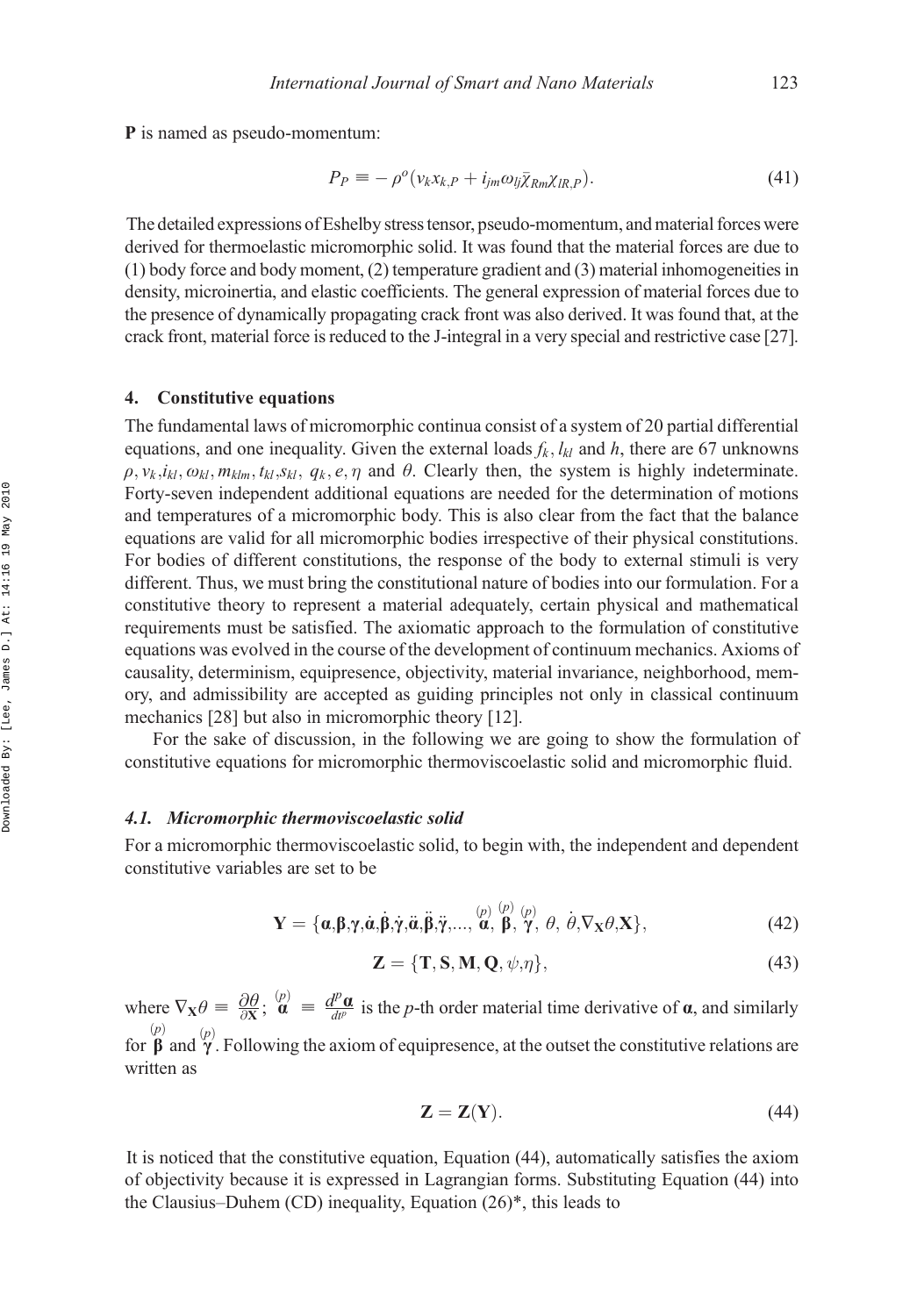$$
-\rho^o \left\{ \frac{\partial \psi}{\partial \theta} \dot{\theta} + \eta \dot{\theta} + \frac{\partial \psi}{\partial \dot{\theta}} \ddot{\theta} + \frac{\partial \psi}{\partial \nabla x \theta} \cdot \nabla x \dot{\theta} + \frac{\partial \psi}{\partial \alpha} : \dot{\alpha} + \frac{\partial \psi}{\partial \beta} : \dot{\beta} + \frac{\partial \psi}{\partial \gamma} : \dot{\gamma} + \dots + \sum_{i=1}^p \left[ \frac{\partial \psi}{\partial \dot{\alpha}} : \frac{(\dot{\alpha}+1)}{\alpha} + \frac{\partial \psi}{\partial \dot{\beta}} : \dot{\beta} + \frac{\partial \psi}{\partial \dot{\gamma}} : \frac{(\dot{\alpha}+1)}{\gamma} \right] \right\} + \mathbf{M} : \dot{\gamma} + \mathbf{T} : \dot{\alpha} + \mathbf{S} : \dot{\beta} - \mathbf{Q} \cdot \nabla x \theta / \theta \ge 0.
$$
 (45)

Since the CD inequality must be satisfied for all independent thermomechanical processes and Equation (45) is linear in  $\ddot{\theta}, \nabla_X \dot{\theta}, \overset{(p+1)}{\alpha}, \overset{(p+1)}{\beta}$ , and  $\overset{(p+1)}{\gamma}$ , it leads to

$$
\frac{\partial \psi}{\partial \dot{\theta}} = \frac{\partial \psi}{\partial \nabla_{\mathbf{X}} \theta} = \frac{\partial \psi}{\partial \overset{(p)}{\mathbf{a}}} = \frac{\partial \psi}{\partial \overset{(p)}{\mathbf{B}}} = \frac{\partial \psi}{\partial \overset{(p)}{\gamma}} = 0,
$$
(46)

$$
-\rho^{o}\left\{\frac{\partial\psi}{\partial\theta}\dot{\theta}+\eta\dot{\theta}+\frac{\partial\psi}{\partial\alpha}\cdot\dot{\alpha}+\frac{\partial\psi}{\partial\beta}\cdot\dot{\beta}+\frac{\partial\psi}{\partial\gamma}\cdot\dot{\gamma}+\ldots+\sum_{i=1}^{p-1}\left[\frac{\partial\psi}{\partial\frac{\dot{\alpha}}{\alpha}}\cdot\frac{(\dot{\alpha}+1)}{\alpha}+\frac{\partial\psi}{\partial\frac{\dot{\alpha}}{\beta}}\cdot\frac{(\dot{\alpha}+1)}{\beta}+\frac{\partial\psi}{\partial\frac{\dot{\alpha}}{\gamma}}\cdot\frac{(\dot{\alpha}+1)}{\gamma}\right]\right\}
$$

$$
+\mathbf{M}\cdot\dot{\gamma}+\mathbf{T}\cdot\dot{\alpha}+\mathbf{S}\cdot\dot{\beta}-\mathbf{Q}\cdot\nabla_{\mathbf{X}}\theta/\theta\geq 0.
$$
 (47)

Equation (46) implies

$$
\psi = \psi\{\boldsymbol{\alpha}, \boldsymbol{\beta}, \boldsymbol{\gamma}, \dot{\boldsymbol{\alpha}}, \dot{\boldsymbol{\beta}}, \dot{\boldsymbol{\gamma}}, \ddot{\boldsymbol{\alpha}}, \ddot{\boldsymbol{\beta}}, \ddot{\boldsymbol{\gamma}}, \dots, \overset{(p-1)}{\boldsymbol{\alpha}}, \overset{(p-1)}{\boldsymbol{\beta}}, \overset{(p-1)}{\boldsymbol{\gamma}}, \theta, \mathbf{X}\}.
$$
\n(48)

One may decompose T, S, M, and  $\eta$  into elastic parts and dissipative parts as

$$
\eta = -\frac{\partial \psi}{\partial \theta} + \eta^{d}(\mathbf{Y}), \qquad \mathbf{T} = \rho^{o} \frac{\partial \psi}{\partial \mathbf{a}} + \mathbf{T}^{d}(\mathbf{Y})
$$
  

$$
\mathbf{S} = \rho^{o} \frac{\partial \psi}{\partial \mathbf{B}} + \mathbf{S}^{d}(\mathbf{Y}), \qquad \mathbf{M} = \rho^{o} \frac{\partial \psi}{\partial \mathbf{Y}} + \mathbf{M}^{d}(\mathbf{Y}).
$$
 (49)

Then the CD inequality becomes

$$
- \rho^o \left\{ \eta^d \dot{\theta} + \sum_{i=1}^{p-1} \left[ \frac{\partial \psi}{\partial \dot{\mathbf{a}}} : \frac{(i+1)}{\mathbf{a}} + \frac{\partial \psi}{\partial \dot{\mathbf{b}}} : \frac{(i+1)}{\mathbf{\beta}} + \frac{\partial \psi}{\partial \dot{\mathbf{a}}} : \frac{(i+1)}{\gamma} \right] \right\}
$$
  
+ 
$$
\mathbf{M}^d \dot{\mathbf{a}} + \mathbf{T}^d : \dot{\mathbf{a}} + \mathbf{S}^d : \dot{\mathbf{\beta}} - \mathbf{Q} \cdot \nabla_{\mathbf{X}} \theta / \theta \ge 0.
$$
 (50)

Equation (49) and the CD inequality, Equation (50), are the constitutive equations for  $p$ -th order micromorphic thermoviscoelastic solid. In the limiting case, i.e.  $p = 1$ , one has the following constitutive equations for simple micromorphic thermoviscoelastic solid:

$$
\psi = \psi\{\mathbf{a}, \mathbf{\beta}, \gamma, \theta, \mathbf{X}\},\tag{48}
$$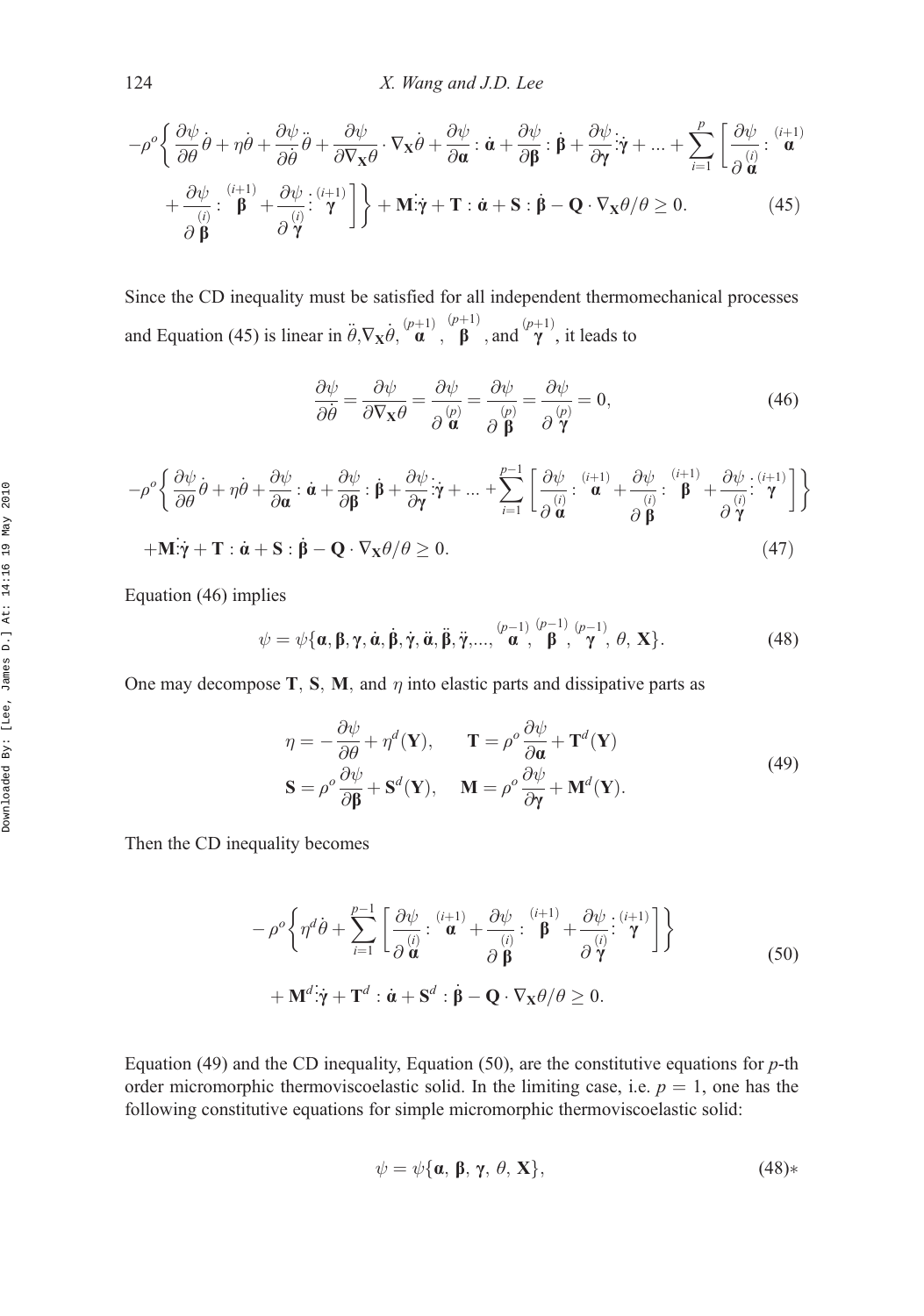$$
\eta = -\frac{\partial \psi}{\partial \theta} + \eta^{d}(\mathbf{\alpha}, \mathbf{\beta}, \gamma, \dot{\mathbf{\alpha}}, \dot{\mathbf{\beta}}, \dot{\gamma}, \theta, \dot{\theta}, \nabla_{\mathbf{X}}\theta, \mathbf{X})
$$
  
\n
$$
\mathbf{T} = \rho^{o} \frac{\partial \psi}{\partial \mathbf{a}} + \mathbf{T}^{d}(\mathbf{\alpha}, \mathbf{\beta}, \gamma, \dot{\mathbf{\alpha}}, \dot{\mathbf{\beta}}, \dot{\gamma}, \theta, \dot{\theta}, \nabla_{\mathbf{X}}\theta, \mathbf{X})
$$
  
\n
$$
\mathbf{S} = \rho^{o} \frac{\partial \psi}{\partial \mathbf{\beta}} + \mathbf{S}^{d}(\mathbf{\alpha}, \mathbf{\beta}, \gamma, \dot{\mathbf{\alpha}}, \dot{\mathbf{\beta}}, \dot{\gamma}, \theta, \dot{\theta}, \nabla_{\mathbf{X}}\theta, \mathbf{X})
$$
  
\n
$$
\mathbf{M} = \rho^{o} \frac{\partial \psi}{\partial \gamma} + \mathbf{M}^{d}(\mathbf{\alpha}, \mathbf{\beta}, \gamma, \dot{\mathbf{\alpha}}, \dot{\mathbf{\beta}}, \dot{\gamma}, \theta, \dot{\theta}, \nabla_{\mathbf{X}}\theta, \mathbf{X})
$$
\n(49)\*

$$
-\rho^o \eta^d \dot{\theta} + \mathbf{M}^d \dot{\phi} + \mathbf{T}^d : \dot{\mathbf{\alpha}} + \mathbf{S}^d : \dot{\mathbf{\beta}} - \mathbf{Q} \cdot \nabla_{\mathbf{X}} \theta / \theta \ge 0.
$$
 (50)\*

Clearly it can be seen that  $\{\dot{\alpha}, \dot{\beta}, \dot{\gamma}, \dot{\theta}, \nabla_X \theta\}$  and  $\{\mathbf{T}^d, \mathbf{S}^d, \mathbf{M}^d, \eta^d, \mathbf{Q}\}\$  are the thermodynamic forces and the corresponding thermodynamic fluxes. If p is zero and  $\dot{\theta}$  is eliminated from the list of independent constitutive variables, then we end up with the following constitutive equations for a heat-conducting micromorphic elastic solid:

$$
\psi = \psi\{\mathbf{a}, \mathbf{\beta}, \gamma, \theta, \mathbf{X}\},\tag{48}^{\circ}
$$

$$
\eta = -\frac{\partial \psi}{\partial \theta}, \quad \mathbf{T} = \rho^o \frac{\partial \psi}{\partial \mathbf{a}}, \quad \mathbf{S} = \rho^o \frac{\partial \psi}{\partial \mathbf{\beta}}, \quad \mathbf{M} = \rho^o \frac{\partial \psi}{\partial \gamma}, \tag{49} \ast \ast
$$

$$
\mathbf{Q} \cdot \nabla_{\mathbf{X}} \theta \le 0. \tag{50} \ast \ast
$$

where Equations  $(49)^{**}$  are the generalized Gibbs equations and Equation  $(50)^{**}$  says heat flows from high temperature area to low temperature area.

#### 4.2. Micromorphic fluid

#### 4.2.1. Definition 3

## A body is called a micromorphic fluid if every configuration of the body leaving the density and microinertia unchanged can be taken as the reference configuration.

If every configuration is to be taken as a reference configuration, then one can write  $X = x$  and  $\Xi = \xi$  with  $\rho$  and i unchanged. With this, we have

$$
x_{k,K} = \chi_{kk} \to \delta_{kk}, \quad X_{K,k} = \bar{\chi}_{kk} \to \delta_{kk}, \quad \theta_{,K} = \theta_{,k} x_{k,K} \to \theta_{,k}
$$
  
\n
$$
\alpha_{KL}^{(n)} \equiv \frac{d^n \alpha_{KL}}{dt^n} = a_{kl}^{(n)} x_{k,K} \bar{\chi}_{LI} \to a_{kl}^{(n)}, \quad \beta_{KL}^{(n)} \equiv \frac{d^n \beta_{KL}}{dt^n} = 2b_{kl}^{(n)} \chi_{kK} \chi_{IL} \to 2b_{kl}^{(n)}
$$
  
\n
$$
\gamma_{KLM}^{(n)} \equiv \frac{d^n \gamma_{KL} M}{dt^n} = c_{klm}^{(n)} \bar{\chi}_{kk} \chi_{IL} x_{m,M} \to c_{klm}^{(n)}
$$
  
\n
$$
T_{KL} = Jt_{kl} X_{K,k} \chi_{IL} \to t_{kl}, \quad S_{KL} = \frac{1}{2} Js_{kl} \bar{\chi}_{kk} \bar{\chi}_{LI} \to \frac{1}{2} s_{kl}
$$
  
\n
$$
M_{KLM} = Jm_{mkl} X_{M,m} \chi_{kk} \bar{\chi}_{LI} \to m_{mkl}, \quad Q_K = Jq_k X_{K,k} \to q_k,
$$
\n
$$
(51)
$$

where  $\delta_{kk}$  is the shifter between the Lagrangian coordinate and the Eulerian coordinate. Therefore for micromorphic fluid, to begin with, the independent and dependent constitutive variables can be expressed as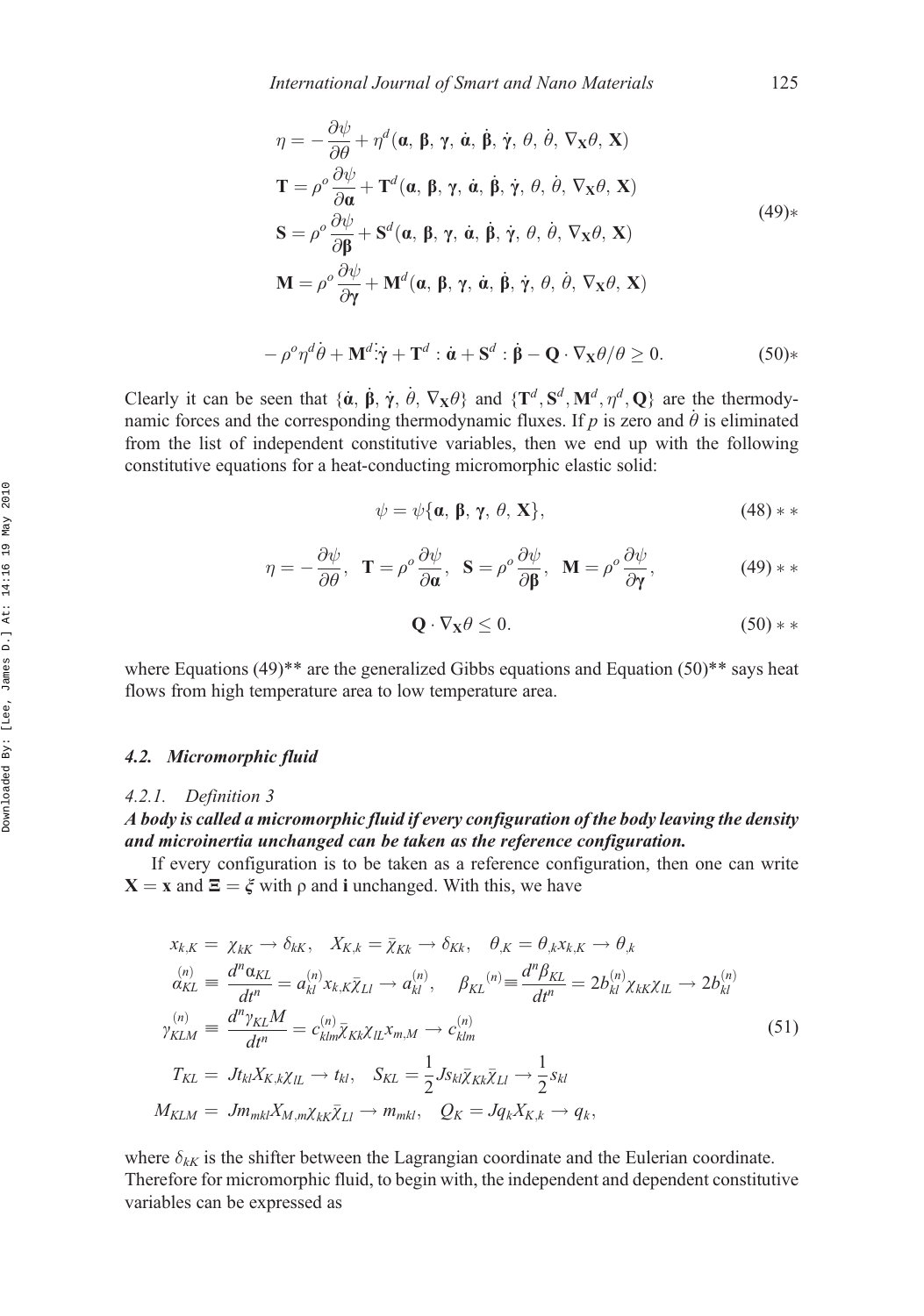$$
\mathbf{Y} = \{ \rho^{-1}, \, \mathbf{i}, \, \mathbf{a}^{(1)}, \, \mathbf{b}^{(1)}, \, \mathbf{c}^{(1)}, \, \mathbf{a}^{(2)}, \, \mathbf{b}^{(2)}, \, \mathbf{c}^{(2)}, \, \dots, \mathbf{a}^{(p)}, \, \mathbf{b}^{(p)}, \, \mathbf{c}^{(p)}, \, \theta, \, \dot{\theta}, \, \nabla_{\mathbf{x}} \theta \},\tag{52}
$$

$$
\mathbf{Z} = \{\mathbf{t}, \mathbf{s}, \mathbf{m}, \mathbf{q}, \psi, \eta\},\tag{53}
$$

where  $\nabla_{\mathbf{x}} \theta = \frac{\partial \theta}{\partial \mathbf{x}}$  and  $\mathbf{a}^{(p)}$ ,  $\mathbf{b}^{(p)}$ , and  $\mathbf{c}^{(p)}$  are the *p*-th order Eringen tensors. Following the axiom of equipresence, at the outset the constitutive relations are written as

$$
\mathbf{Z} = \mathbf{Z}(\mathbf{Y}).\tag{54}
$$

It should be noticed that, in the case of a solid, the dependency on the Lagrangian coordinate X indicating material inhomogeneity and, in the case of fluid,  $X \rightarrow x$  according to the definition, but the Eulerian coordinate  $x$  is not objective – that is why  $x$  is not in the list of independent variables. It is also noticed that the  $p$ -th order strain rates become  $p$ -th order Eringen tensors when the micromorphic solid is "melted" into micromorphic fluid.

The constitutive equation, Equation (44), because it is expressed in Lagrangian forms, automatically satisfies the axiom of objectivity. Now the constitutive equation, Equation (54), is expressed in Eulerian forms, axiom of objectivity requires that [13]

$$
\mathbf{Z}(\hat{\mathbf{Y}}) = \hat{\mathbf{Z}}(\mathbf{Y}).\tag{55}
$$

For example,

$$
m_{ijk}\{\rho^{-1}, \hat{\mathbf{i}}, \hat{\mathbf{a}}^{(1)}, \hat{\mathbf{b}}^{(1)}, \hat{\mathbf{c}}^{(1)}, \hat{\mathbf{a}}^{(2)}, \hat{\mathbf{b}}^{(2)}, \hat{\mathbf{c}}^{(2)}, ..., \hat{\mathbf{a}}^{(p)}, \hat{\mathbf{b}}^{(p)}, \hat{\mathbf{c}}^{(p)}, \theta, \dot{\theta}, \hat{\nabla}\theta\}
$$
  
=  $Q_{il}Q_{jm}Q_{kn}m_{lmn}\{\rho^{-1}, \mathbf{i}, \mathbf{a}^{(1)}, \mathbf{b}^{(1)}, \mathbf{c}^{(1)}, \mathbf{a}^{(2)}, \mathbf{b}^{(2)}, \mathbf{c}^{(2)}, ..., \mathbf{a}^{(p)}, \mathbf{b}^{(p)}, \mathbf{c}^{(p)}, \theta, \dot{\theta}, \nabla\theta\}$  (56)

$$
\hat{c}_{ijk}^{(p)} = Q_{il}Q_{jm}Q_{kn}c_{lmn}^{(p)}, \quad \hat{\nabla} = \frac{\partial}{\partial \hat{\mathbf{x}}} = \frac{\partial}{\partial \mathbf{x}}\frac{\partial \mathbf{x}}{\partial \hat{\mathbf{x}}} = \mathbf{Q} \cdot \nabla. \tag{57}
$$

Substituting Equation (54) into the Clausius–Duhem (CD) inequality, Equation (26), leads to

$$
-\rho \left\{ \frac{\partial \psi}{\partial \theta} \dot{\theta} + \eta \dot{\theta} + \frac{\partial \psi}{\partial \dot{\theta}} \ddot{\theta} + \frac{\partial \psi}{\partial \theta_k} \dot{\theta}_{,k} + \frac{\partial \psi}{\partial \rho^{-1}} \rho^{-1} v_{k,k} + \frac{\partial \psi}{\partial i_{kl}} (i_{kr} \omega_{lr} + i_{lr} \omega_{kr}) + \sum_{j=1}^{p} \left[ \frac{\partial \psi}{\partial \mathbf{a}^{(j)}} \cdot \dot{\mathbf{a}}^{(j)} + \frac{\partial \psi}{\partial \mathbf{b}^{(j)}} \cdot \dot{\mathbf{b}}^{(j)} + \frac{\partial \psi}{\partial \mathbf{c}^{(j)}} \cdot \dot{\mathbf{c}}^{(j)} \right] \right\} + m_{klm} c_{lmk}^{(1)} + t_{kl} a_{kl}^{(1)}
$$
(58)  
+  $s_{kl} b_{kl}^{(1)} - q_k \theta_{,k} / \theta \ge 0.$ 

Since the CD inequality must be satisfied for all independent thermomechanical processes and Equation (58) is linear in  $\ddot{\theta}$ ,  $\nabla_{\mathbf{x}} \dot{\theta}$ ,  $\dot{\mathbf{a}}^{(p)}$ ,  $\dot{\mathbf{b}}^{(p)}$ , and  $\dot{\mathbf{c}}^{(p)}$ , it results in

$$
\frac{\partial \psi}{\partial \dot{\theta}} = \frac{\partial \psi}{\partial \nabla_{\mathbf{x}} \theta} = \frac{\partial \psi}{\partial \dot{\mathbf{a}}^{(p)}} = \frac{\partial \psi}{\partial \dot{\mathbf{b}}^{(p)}} = \frac{\partial \psi}{\partial \dot{\mathbf{c}}^{(p)}} = 0
$$
\n
$$
\Rightarrow \psi = \psi \{ \rho^{-1}, \mathbf{i}, \mathbf{a}^{(1)}, \mathbf{b}^{(1)}, \mathbf{c}^{(1)}, \mathbf{a}^{(2)}, \mathbf{b}^{(2)}, \mathbf{c}^{(2)}, ..., \mathbf{a}^{(p-1)}, \mathbf{b}^{(p-1)}, \mathbf{c}^{(p-1)}, \theta \},
$$
\n(59)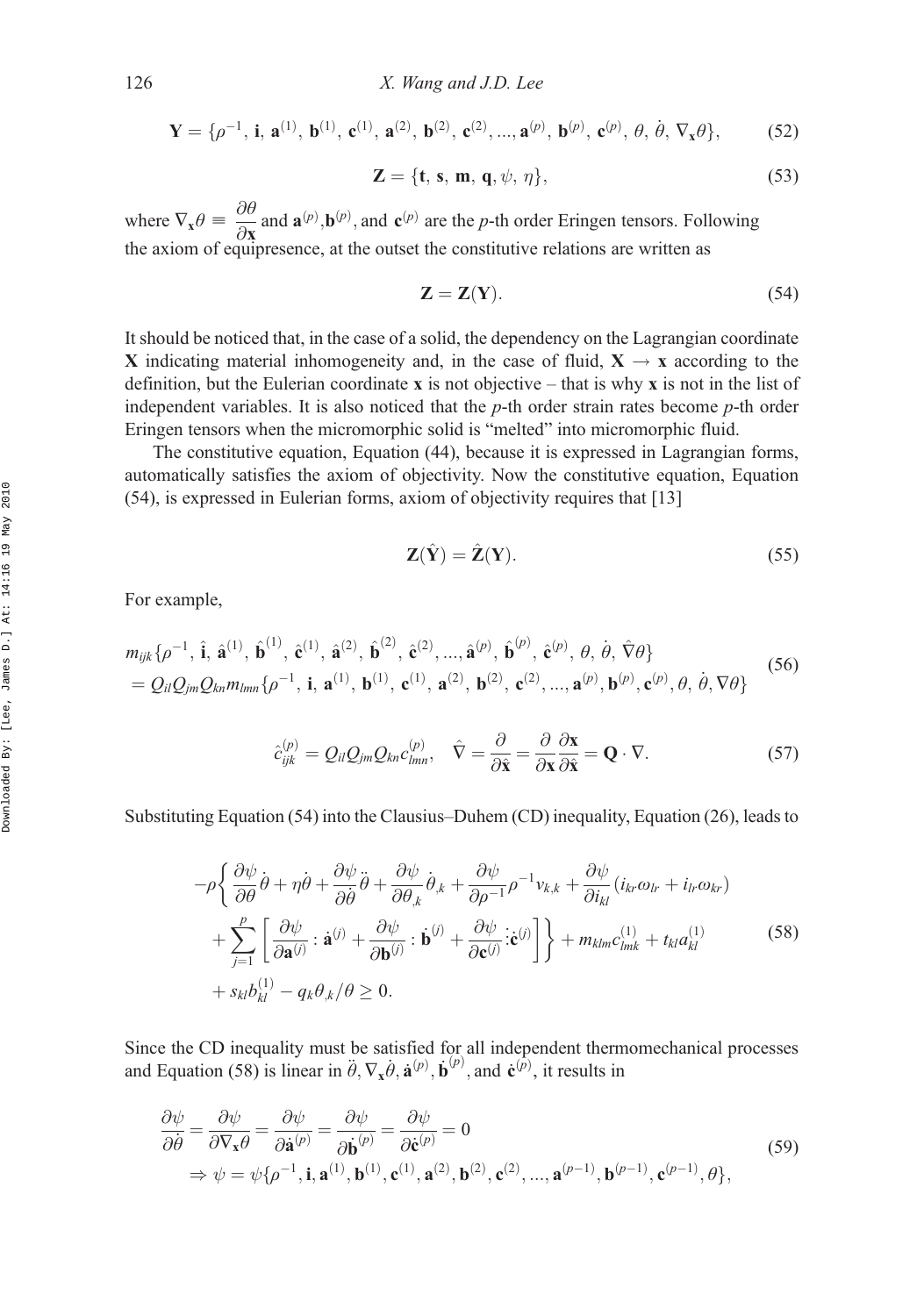$$
\eta = -\frac{\partial \psi}{\partial \theta} + \eta^d(\mathbf{Y}), \quad t_{ij} = -\pi \delta_{ij} + t_{ij}^d(\mathbf{Y}), \quad s_{ij} = -\pi \delta_{ij} - \pi_{ij} + s_{ij}^d(\mathbf{Y}), \tag{60}
$$

$$
- \rho \eta^{d} \dot{\theta} + \sum_{j=1}^{p-1} \rho \left[ \frac{\partial \psi}{\partial \mathbf{a}^{(j)}} : \dot{\mathbf{a}}^{(j)} + \frac{\partial \psi}{\partial \mathbf{b}^{(j)}} : \dot{\mathbf{b}}^{(j)} + \frac{\partial \psi}{\partial \mathbf{c}^{(j)}} : \dot{\mathbf{c}}^{(j)} \right] + m_{klm} c_{lmk}^{(1)} + t_{kl}^{d} a_{kl}^{(1)} + s_{kl}^{d} b_{kl}^{(1)} - q_k \theta_{,k} / \theta \ge 0,
$$
\n(61)

where

$$
\pi \equiv -\frac{\partial \psi}{\partial \rho^{-1}}, \pi_{kl} \equiv -\rho \left\{ \frac{\partial \psi}{\partial i_{rl}} i_{rk} + \frac{\partial \psi}{\partial i_{rk}} i_{rl} \right\}.
$$
 (62)

If  $p = 1$ , the simple micromorphic fluid has the following constitutive equations:

$$
\psi = \psi\{\rho^{-1}, \mathbf{i}, \theta\},\tag{63}
$$

$$
\eta = -\frac{\partial \psi}{\partial \theta} + \eta^{d} (\rho^{-1}, \mathbf{i}, \mathbf{a}, \mathbf{b}, \mathbf{c}, \theta, \dot{\theta}, \nabla_{\mathbf{x}} \theta)
$$
  
\n
$$
t_{ij} = -\pi \delta_{ij} + t_{ij}^{d} (\rho^{-1}, \mathbf{i}, \mathbf{a}, \mathbf{b}, \mathbf{c}, \theta, \dot{\theta}, \nabla_{\mathbf{x}} \theta)
$$
  
\n
$$
s_{ij} = -\pi \delta_{ij} - \pi_{ij} + s_{ij}^{d} (\rho^{-1}, \mathbf{i}, \mathbf{a}, \mathbf{b}, \mathbf{c}, \theta, \dot{\theta}, \nabla_{\mathbf{x}} \theta)
$$
  
\n
$$
m_{ijk} = m_{ijk} (\rho^{-1}, \mathbf{i}, \mathbf{a}, \mathbf{b}, \mathbf{c}, \theta, \dot{\theta}, \nabla_{\mathbf{x}} \theta)
$$
  
\n
$$
q_{k} = q_{k} (\rho^{-1}, \mathbf{i}, \mathbf{a}, \mathbf{b}, \mathbf{c}, \theta, \dot{\theta}, \nabla_{\mathbf{x}} \theta)
$$
  
\n
$$
- \rho \eta^{d} \dot{\theta} + m_{klm} c_{lmk} + t_{kl}^{d} a_{kl} + s_{kl}^{d} b_{kl} - q_{k} \theta_{,k} / \theta \ge 0.
$$
 (65)

These constitutive equations for a simple micromorphic fluid, Equations  $(63)$ – $(65)$ , were obtained by Eringen [13].

#### 5. Micromorphic plasticity

The formulation of constitutive theory for plasticity is unique in the sense that one needs to add a set of internal variables to the list of dependent constitutive variables and, of course, one needs to supply a set of governing equations for the newly added internal variables.

For micromorphic thermo-visco-elastic-plastic (TVEP) continuum, a set of internal variables is introduced as [19]

$$
\mathbf{W} = \{\boldsymbol{\alpha}^P, \boldsymbol{\beta}^P, \boldsymbol{\gamma}^P, \mathbf{R}\},\tag{66}
$$

where  $\mathbf{a}^P$ ,  $\mathbf{\beta}^P$ ,  $\mathbf{\gamma}^P$  are the plastic strains corresponding to the generalized Lagrangian strains  $\alpha$ , β, γ, respectively; R, named as the hardening parameters, is a generalized vector of internal variables.

To separate the material behavior into two distinct parts: thermo-visco-elastic (TVE) part and thermo-visco-elastic-plastic (TVEP) part, a scalar-valued yield function is introduced as

$$
f = f(\mathbf{U}, \mathbf{V}, \mathbf{W}),\tag{67}
$$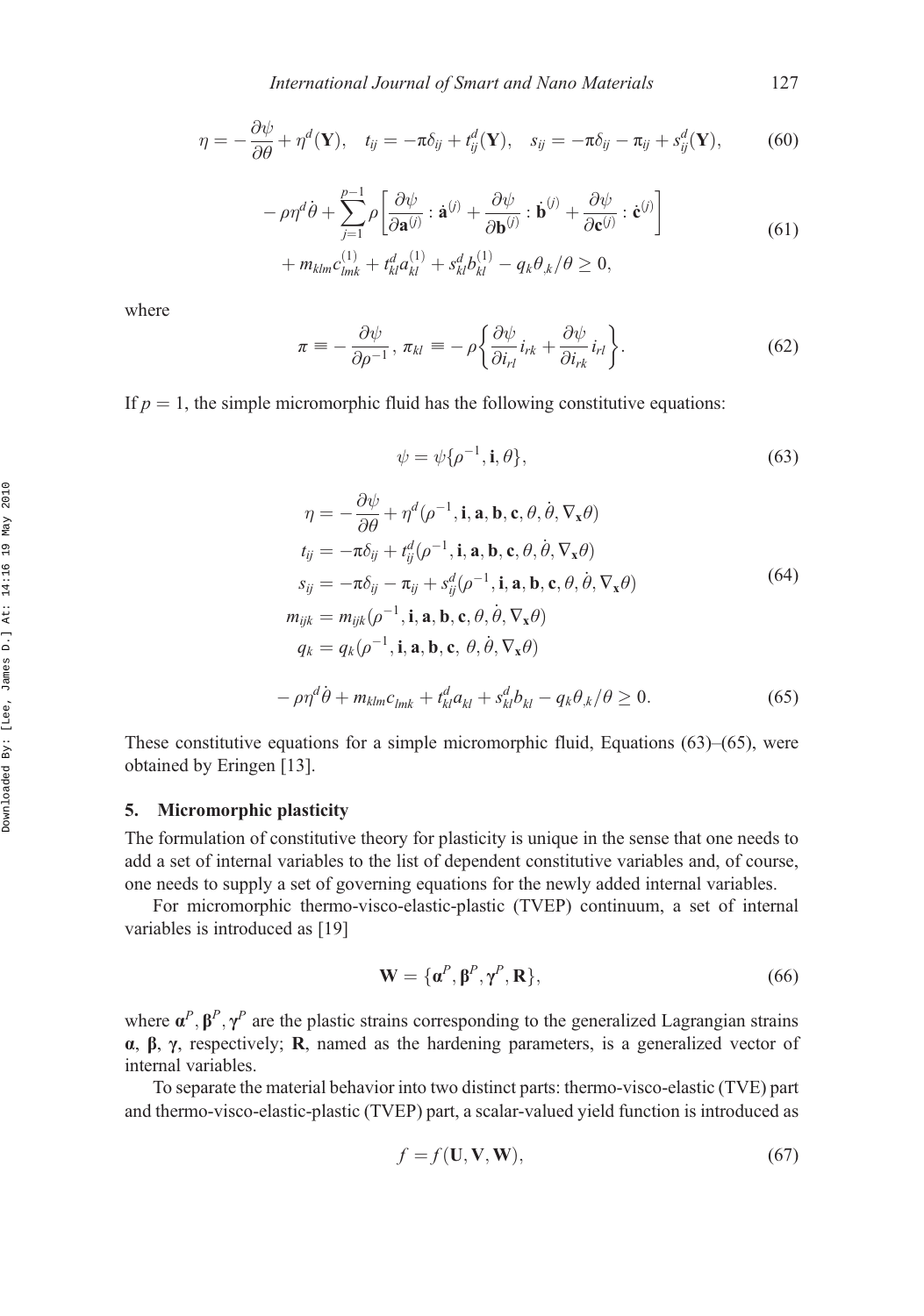where

$$
\mathbf{U} \equiv \{\boldsymbol{\alpha}, \boldsymbol{\beta}, \boldsymbol{\gamma}, \theta\}, \quad \mathbf{V} \equiv \{\dot{\boldsymbol{\alpha}}, \dot{\boldsymbol{\beta}}, \dot{\boldsymbol{\gamma}}, \dot{\theta}, \nabla\theta\}.
$$
 (68)

For a set of fixed values of W, a hyper surface, named yield surface, is determined in the eighty-nine-dimensional space of U and V by

$$
f(\mathbf{U}, \mathbf{V}, \mathbf{W}) = 0. \tag{69}
$$

We also define the loading rate  $\lambda$  as the scalar product between the outward normal to the yield surface and the tangent vector to the trajectory in the  ${U, V}$  space, i.e.

$$
\lambda = \frac{\partial f}{\partial U} \cdot \dot{U} + \frac{\partial f}{\partial V} \cdot \dot{V}
$$
  
\n
$$
= \frac{\partial f}{\partial \alpha} \cdot \dot{\alpha} + \frac{\partial f}{\partial \beta} \cdot \dot{\beta} + \frac{\partial f}{\partial \gamma} \cdot \dot{\gamma} + \frac{\partial f}{\partial \theta} \dot{\theta}
$$
  
\n
$$
+ \frac{\partial f}{\partial \dot{\alpha}} \cdot \ddot{\alpha} + \frac{\partial f}{\partial \dot{\beta}} \cdot \ddot{\beta} + \frac{\partial f}{\partial \dot{\gamma}} \cdot \ddot{\gamma} + \frac{\partial f}{\partial \dot{\theta}} \ddot{\theta} + \frac{\partial f}{\partial V \theta} \cdot \nabla \dot{\theta}.
$$
 (70)

Three distinct cases, unloading, neutral loading, and loading, can be defined by (a)  $f < 0$ , (b)  $f = \lambda = 0$ , and (c)  $f = 0$  and  $\lambda > 0$ , respectively. The internal variables of plasticity, W, will remain unchanged in the cases of unloading and neutral loading.

Following the axiom of equipresence, the constitutive relations of a micromorphic TVEP material are initiated as

$$
\mathbf{Z} \equiv \{ \mathbf{T}, \mathbf{S}, \mathbf{M}, \mathbf{Q}, \psi, \eta \} = \mathbf{Z}(\mathbf{U}, \mathbf{V}, \mathbf{W}), \tag{71}
$$

$$
\dot{\mathbf{W}} = \lambda^* \Phi(\mathbf{U}, \mathbf{V}, \mathbf{W}),\tag{72}
$$

where

$$
\lambda^* = \begin{cases} 0 & \text{if } f < 0 \quad \text{or} \quad \lambda < 0 \\ \lambda & \text{if } f = 0 \quad \text{and} \quad \lambda \ge 0. \end{cases}
$$
 (73)

The Kuhn–Tucker conditions for general plasticity of a micromorphic continuum can now be expressed as

$$
f \le 0, \ \lambda^* \ge 0, \ \lambda^* f = 0. \tag{74}
$$

The CD inequality, Equation (26)\*, now reads

$$
- \rho^o \left\{ \frac{\partial \psi}{\partial \mathbf{U}} \cdot \dot{\mathbf{U}} + \frac{\partial \psi}{\partial \mathbf{V}} \cdot \dot{\mathbf{V}} \right\} - \rho^o \lambda^* \frac{\partial \psi}{\partial \mathbf{W}} \cdot \mathbf{\Phi}
$$
  
-  $\rho^o \eta \dot{\theta} + \mathbf{M} \dot{\gamma} + \mathbf{T} : \dot{\mathbf{\alpha}} + \mathbf{S} : \dot{\mathbf{\beta}} - \mathbf{Q} \cdot \nabla \theta / \theta \ge 0,$  (75)

which leads to

$$
\psi = \psi(\mathbf{U}, \mathbf{W}) = \psi(\mathbf{\alpha}, \mathbf{\beta}, \gamma, \mathbf{\alpha}^P, \mathbf{\beta}^P, \gamma^P, \mathbf{R}),
$$
\n(76)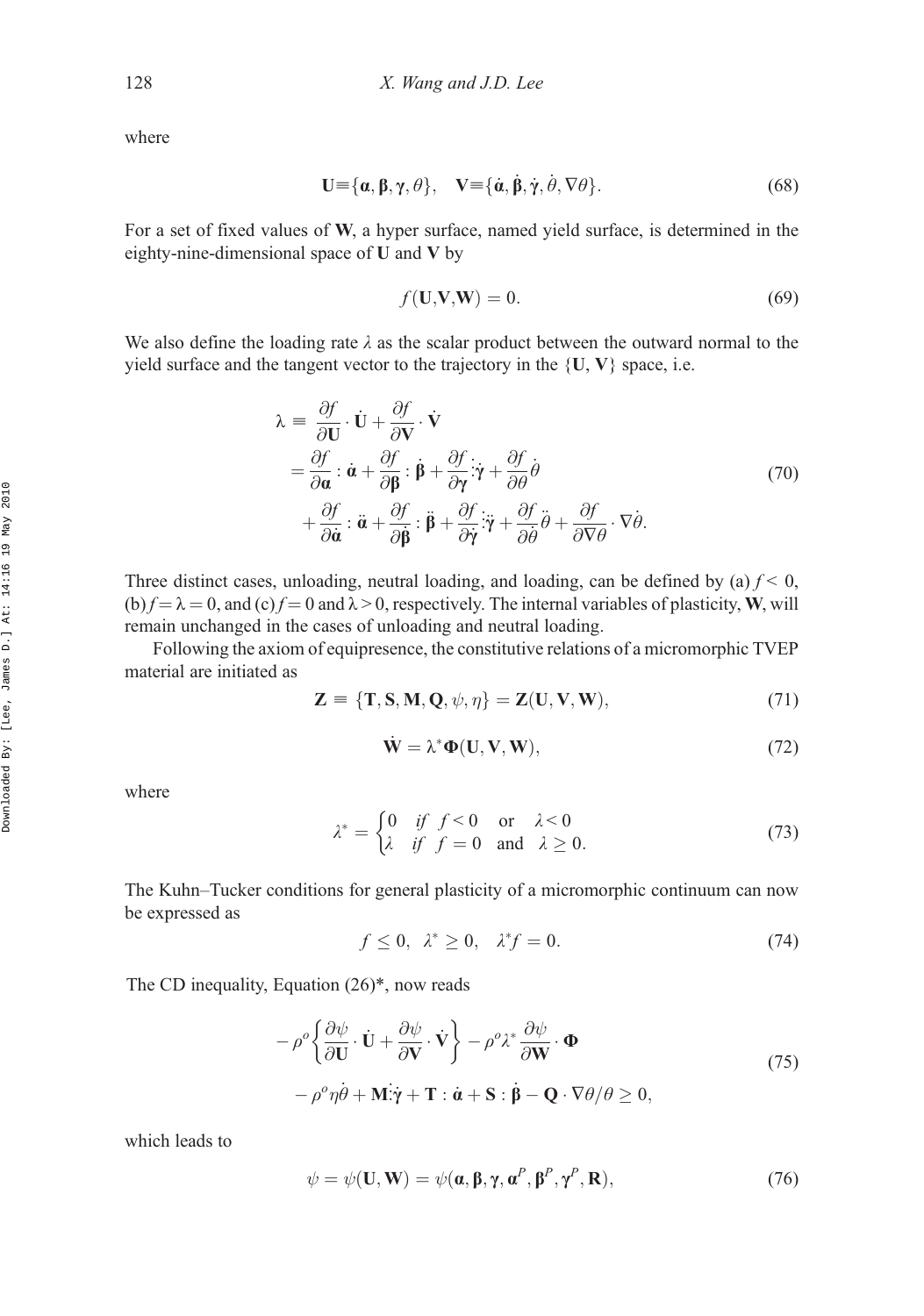$$
\eta = -\frac{\partial \psi}{\partial \theta} + \eta^{d}(\mathbf{U}, \mathbf{V}, \mathbf{W}), \quad \mathbf{T} = \rho^{o} \frac{\partial \psi}{\partial \mathbf{a}} + \mathbf{T}^{d}(\mathbf{U}, \mathbf{V}, \mathbf{W})
$$
  

$$
\mathbf{S} = \rho^{o} \frac{\partial \psi}{\partial \mathbf{p}} + \mathbf{S}^{d}(\mathbf{U}, \mathbf{V}, \mathbf{W}), \quad \mathbf{M} = \rho^{o} \frac{\partial \psi}{\partial \gamma} + \mathbf{M}^{d}(\mathbf{U}, \mathbf{V}, \mathbf{W})
$$
(77)

$$
\mathbf{Z}^{d} \cdot \mathbf{V} - \rho^{o} \lambda^{*} \frac{\partial \psi}{\partial \mathbf{W}} \cdot \mathbf{\Phi} = -\rho^{o} \eta^{d} \dot{\theta} + \mathbf{M}^{d} \dot{\gamma} + \mathbf{T}^{d} : \dot{\mathbf{\alpha}} + \mathbf{S}^{d} : \dot{\mathbf{\beta}} - \mathbf{Q} \cdot \nabla \theta / \theta - \rho^{o} \lambda^{*} \frac{\partial \psi}{\partial \mathbf{W}} \cdot \mathbf{\Phi} \ge 0,
$$
(78)

where

$$
\mathbf{Z}^{d} \equiv \{ \mathbf{T}^{d}, \mathbf{S}^{d}, \mathbf{M}^{d}, -\rho^{o} \eta^{d}, -\mathbf{Q}/\theta \}.
$$
 (79)

Since the inequality, Equation (78), must be satisfied for any value of the loading rate  $\lambda$ , it implies

$$
\mathbf{Z}^{d} \cdot \mathbf{V} \geq 0, \quad \frac{\partial \psi}{\partial \mathbf{W}} \cdot \mathbf{\Phi} \leq 0.
$$
 (80)

Also, it is emphasized that a TVEP state should lead to another TVEP state; in other words, the consistency condition of plasticity requires that  $f = 0$  and  $\lambda > 0$  lead to another state with  $f = 0$ , which implies

$$
\dot{f} = \frac{\partial f}{\partial \mathbf{U}} \cdot \dot{\mathbf{U}} + \frac{\partial f}{\partial \mathbf{V}} \cdot \dot{\mathbf{V}} + \frac{\partial f}{\partial \mathbf{W}} \cdot \dot{\mathbf{W}}
$$
\n
$$
= \lambda^* + \lambda^* \frac{\partial f}{\partial \mathbf{W}} \cdot \mathbf{\Phi} = 0.
$$
\n(81)

This gives another constitutive constraint to the plasticity

$$
\frac{\partial f}{\partial \mathbf{W}} \cdot \mathbf{\Phi} = -1. \tag{82}
$$

#### 6. Micromorphic electromagnetic–thermoelastic solid

Eringen [15] and Lee et al. [29] formulated the constitutive equations for a micromorphic electromagnetic–thermoelastic solid. Lee and Chen [30] studied the coupling problem of wave propagation in a micromorphic electromagnetic elastic solid. Here, in this work, we briefly go through the formulation of the constitutive theory of micromorphic electromagnetic–thermoelastic solid.

The balance laws in electromagnatics (EM) are the well-known Maxwell's equations, which can be expressed as

$$
D_{k,k} = q^e,\tag{83}
$$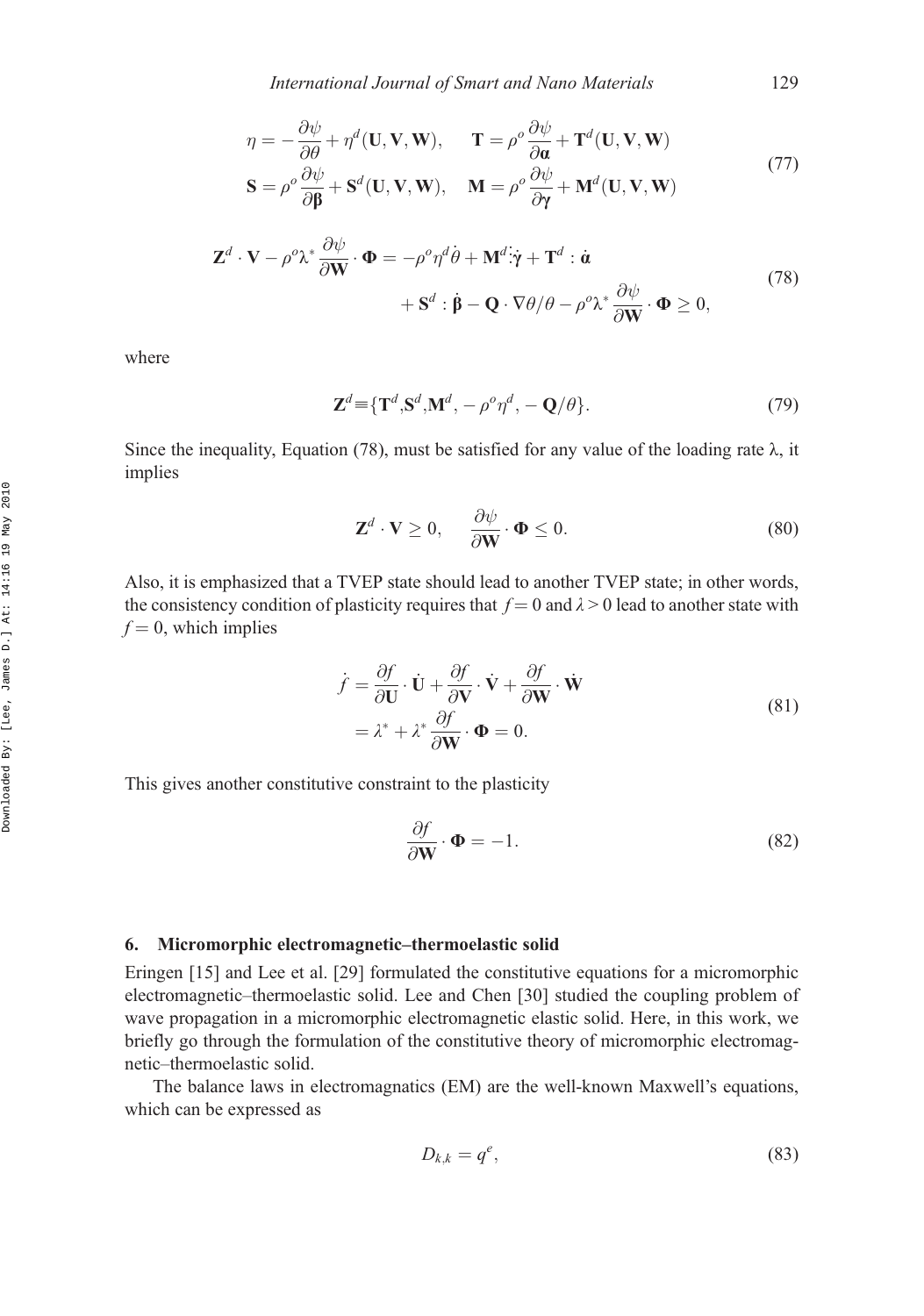$$
e_{ijk}E_{k,j} + \frac{1}{c}\frac{\partial B_i}{\partial t} = 0, \tag{84}
$$

$$
B_{k,k} = 0,\t\t(85)
$$

$$
e_{ijk}H_{k,j} - \frac{1}{c}\frac{\partial D_i}{\partial t} = \frac{1}{c}J_i,\tag{86}
$$

where  **is the dielectric displacement vector,**  $**B**$  **the magnetic flux vector,**  $**E**$  **the electric field** vector, **H** the magnetic field vector, **J** the current vector,  $q^e$  the free charge density, and c is the speed of light. The divergence of Equation (86) with the use of Equation (83) leads to

$$
J_{k,k} + \frac{\partial q^e}{\partial t} = 0,\tag{87}
$$

which is the law of conservation of charge.

The polarization vector,  $P_k$ , and the magnetization vector,  $M_k$ , are defined as

$$
P_k \equiv D_k - E_k, \quad M_k \equiv B_k - H_k. \tag{88}
$$

These EM vectors mentioned above are all referred to a fixed laboratory frame  $R_C$ . The Galilean transformations of inertial frames form a group that consists of time-independent spatial rotations and pure Galilean transforms, i.e.

$$
x_i^* = R_{ij}x_j + V_it + b_i,\tag{89}
$$

where

$$
R_{ik}R_{jk} = R_{ki}R_{kj} = \delta_{ij} \quad \text{and} \quad \det(R_{ij}) = 1. \tag{90}
$$

The requirement of the form-invariance of the Maxwell's equations under the Galilean transformations leads to the following transformations [31]:

$$
q^{e*} = q^e,\tag{91}
$$

$$
J_k^* = J_k - q^e v_k,\tag{92}
$$

$$
P_k^* = P_k,\tag{93}
$$

$$
M_k^* = M_k + \frac{1}{c} e_{kij} v_i P_j,
$$
\n
$$
(94)
$$

$$
E_k^* = E_k + \frac{1}{c} e_{kij} v_i B_j,
$$
\n
$$
(95)
$$

$$
B_k^* = B_k - \frac{1}{c} e_{kij} v_i E_j,
$$
\n(96)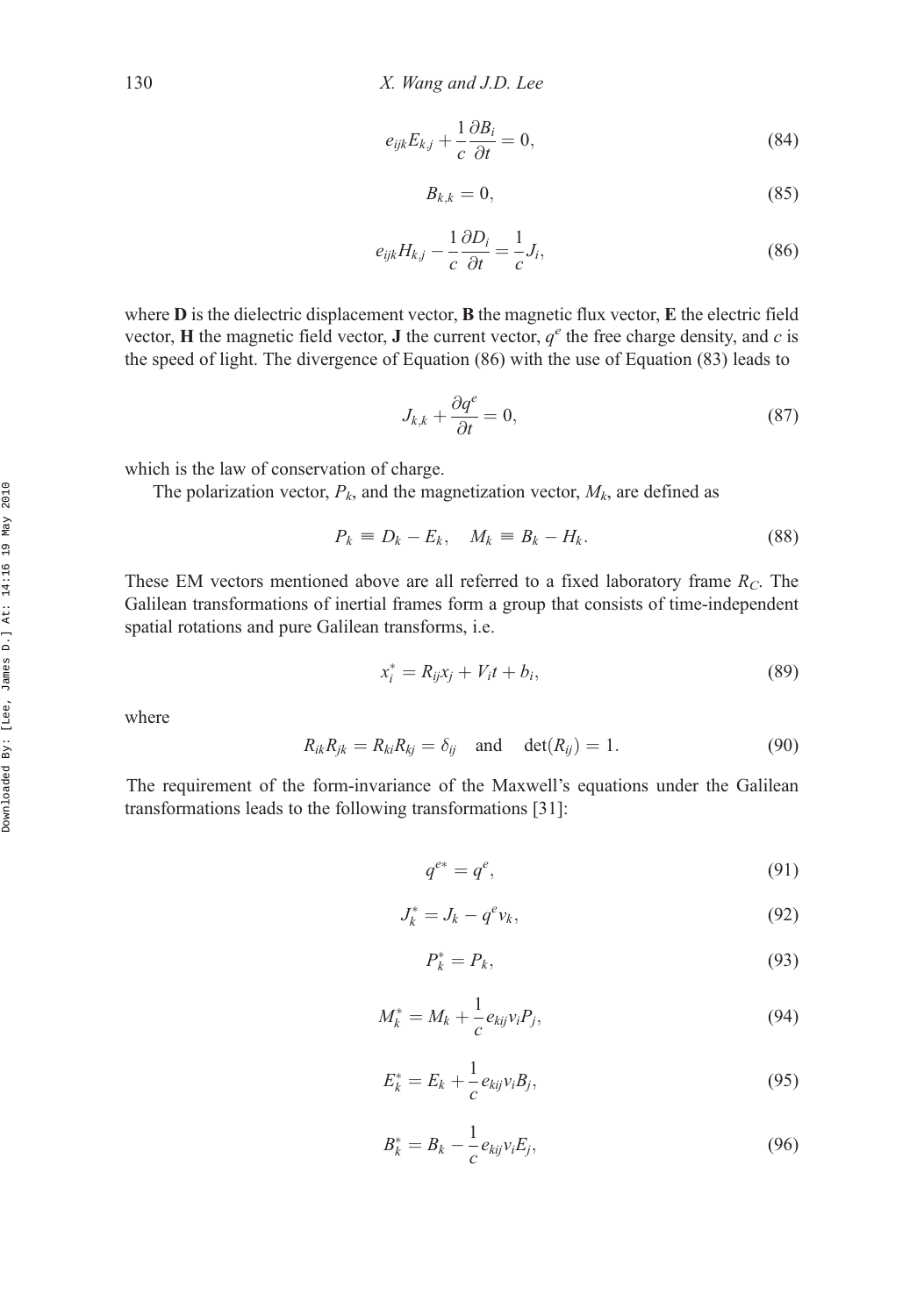$$
D_k^* = D_k + \frac{1}{c} e_{kij} v_i B_j,
$$
\n(97)

$$
H_k^* = H_k - \frac{1}{c} e_{kij} v_i D_j,
$$
\n(98)

where the quantities,  $q^{e*}, J_k^*, P_k^*, M_k^*, E_k^*, B_k^*, D_k^*, H_k^*$ , are referred to a co-moving frame  $R_G$ with material particles of the body having velocities, v. A typical non-relativistic feature of these transformations, Equations (91)–(98), is the asymmetry between Equation (93) and Equation (94), which says, according to Galilean relativity, a polarized moving body will appear to be magnetized, whereas a magnetized moving body will not appear to be polarized. Although it is this lack of symmetry that stimulated the study of relativistic electrodynamics in the early 20th century, few observable conclusions can be made due to the difficulty of obtaining sufficiently high velocities for material media. The fully symmetric relativistic laws replacing Equations (93)–(94) may be found in Jackson [32].

The balance laws of linear momentum, moment of momentum, and energy of micromorphic continuum with EM interactions can be expressed as

$$
t_{ji,j} + \rho(f_i - \dot{v}_i) + F_i = 0,
$$
\n(99)

$$
m_{klm,k} + t_{ml} - s_{ml} + \rho(l_{lm} - \sigma_{lm}) + L_{lm} = 0, \qquad (100)
$$

$$
\rho \dot{e} = m_{klm} \omega_{lm,k} + t_{kl} v_{l,k} + (s_{kl} - t_{kl} - L_{kl}) \omega_{lk} - q_{k,k} + \rho h + \Pi, \tag{101}
$$

where  $\mathbf{F}, \mathbf{L}, \Pi$  are the body force, body moment and energy source per unit volume of the EM origin, respectively. The detailed expressions are given as [12,31,33]

$$
F_k = q^e E_k^* + E_{k,i}^* P_i + B_{i,k} M_i^* + \frac{1}{c} e_{kij} (J_i^* + \dot{P}_i - v_{i,m} P_m + P_i v_{m,m}) B_j, \qquad (102)
$$

$$
L_{ij} = P_i E_j^* - B_i M_j^*,\tag{103}
$$

$$
\Pi = E_i^* (\dot{P}_i + P_i v_{j,j}) - M_i^* \dot{B}_i + J_i^* E_i^*.
$$
 (104)

The second law of thermodynamics, also referred to as the Clausius–Duhem inequality, is expressed as

$$
\rho \dot{\eta} + \nabla \cdot (\mathbf{q}/\theta) - (\rho h + \Pi)/\theta \ge 0. \tag{105}
$$

The Helmholtz's free energy density  $\psi$  with EM interaction is now introduced as

$$
\psi \equiv e - \theta \eta - \mathbf{E}^* \cdot \mathbf{P}/\rho. \tag{106}
$$

Then the Clausius–Duhem inequality can be becomes

$$
- \rho(\dot{\psi} + \eta \dot{\theta}) + m_{ijk}\omega_{jk,i} + t_{ij}\nu_{j,i} + (s_{ij} - t_{ij} - P_i E_j^* + B_i M_j^*)\omega_{ji}
$$
  

$$
- \frac{1}{\theta}q_i\theta_{,i} - P_i \dot{E}_i^* - M_i^* \dot{B}_i + J_i^* E_i^* \ge 0.
$$
 (107)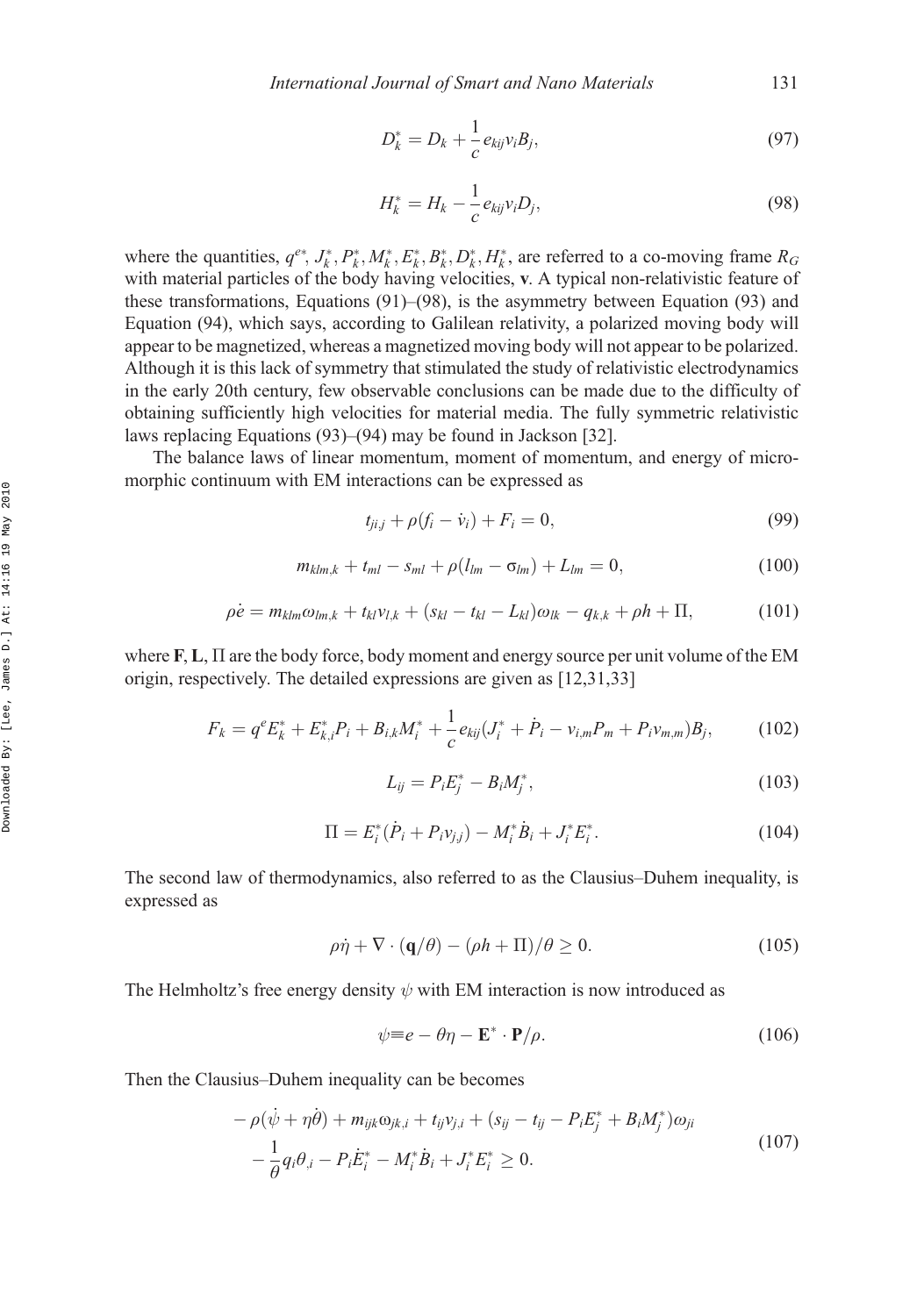Since the generalized Lagrangian strains [cf. Equations (16)] and their material time derivatives of any order [cf. Equations (19)] are objective, and hence they are suitable for being employed as independent constitutive variables in the development of a constitutive theory. In the same spirit, define the Lagrangian forms of the electric field vector and the magnetic flux vector as

$$
E_K^* = E_k^* x_{k,K}, \quad B_K = B_k x_{k,K}, \tag{108}
$$

and their material time derivatives are obtained:

$$
\dot{E}_K^* = (\dot{E}_k^* + E_l^* \nu_{l,k}) x_{k,K}, \quad \dot{B}_K = (\dot{B}_k + B_l \nu_{l,k}) x_{k,K}.
$$
\n(109)

We also define

$$
P_K = J P_k X_{K,k}, \quad M_K^* = J M_k^* X_{K,k}, \quad J_K^* = J J_k^* X_{K,k}, \tag{110}
$$

$$
t_{kl}^m \equiv t_{kl} + P_k E_l^* + M_k^* B_l, \quad s_{kl}^m \equiv s_{kl} + M_k^* B_l + M_l^* B_k = s_{lk}^m,
$$
 (111)

$$
T_{KL}^m \equiv j t_{kl}^m X_{K,k} \chi_{LL}, \quad S_{KL}^m \equiv j s_{kl}^m \overline{\chi}_{Kk} \overline{\chi}_{Ll} / 2, \tag{112}
$$

where the superscript 'm' refers to the mechanical parts, i.e. if there is no EM interaction, then  $s_{kl} = s_{kl}^m$ ,  $t_{kl} = t_{kl}^m$ . Note that the mechanical part of the microstress,  $\mathbf{s}^m$  and  $\mathbf{S}^m$ , are also symmetric symmetric.

Now, the Clausius–Duhem inequality, Equation (107), can be rewritten as

$$
-\rho^{o}(\dot{\psi} + \eta \dot{\theta}) + M_{KLM}\dot{\gamma}_{KLM} + T_{KL}^{m}\dot{\alpha}_{KL} + S_{KL}^{m}\dot{\beta}_{KL} - \frac{1}{\theta}Q_{K}\theta_{,K} - P_{K}\dot{E}_{K}^{*} - M_{K}^{*}\dot{B}_{K} + J_{K}^{*}E_{K}^{*} \ge 0.
$$
\n(113)

Let the independent and dependent constitutive variables be

$$
\mathbf{Y} = \{ \alpha_{LM}, \beta_{LM}, \gamma_{KLM}, E_K^*, B_K, \theta, \theta_K, X_K \},\tag{114}
$$

$$
\mathbf{Z} = \{T_{LM}^m, S_{LM}^m, M_{KLM}, Q_K, P_K, M_K^*, J_K^*, \psi, \eta\},\tag{115}
$$

and let the constitutive equations be written as  $\mathbf{Z} = \mathbf{Z}(Y)$ . It is noticed that the axiom of objectivity is automatically satisfied. Now the CD inequality, Equation (113), becomes

$$
-\rho^{\circ}\left(\frac{\partial\psi}{\partial\theta}+\eta\right)\dot{\theta}-\rho^{\circ}\frac{\partial\psi}{\partial\theta_{,K}}\dot{\theta}_{,K}+\left(T_{KL}^{m}-\rho^{\circ}\frac{\partial\psi}{\partial\alpha_{KL}}\right)\dot{\alpha}_{KL}+\left(S_{KL}^{m}-\rho^{\circ}\frac{\partial\psi}{\partial\beta_{KL}}\right)\dot{\beta}_{KL} +\left(M_{KLM}-\rho^{\circ}\frac{\partial\psi}{\partial\gamma_{KLM}}\right)\dot{\gamma}_{KLM}-\left(P_{K}+\rho^{\circ}\frac{\partial\psi}{\partial E_{K}^{*}}\right)\dot{E}_{K}^{*}-\left(M_{K}^{*}+\rho^{\circ}\frac{\partial\psi}{\partial B_{K}}\right)\dot{B}_{K}
$$
(116)  

$$
-\frac{1}{\theta}Q_{K}\theta_{,K}+J_{K}^{*}\dot{E}_{K}^{*}\geq 0.
$$

Since the inequality is linear in  $\dot{\theta}$ ,  $\nabla \dot{\theta}$ ,  $\dot{\alpha}$ ,  $\dot{\beta}$ ,  $\dot{\gamma}$ ,  $\dot{E}^*$ ,  $\dot{B}$ , it holds if, and only if,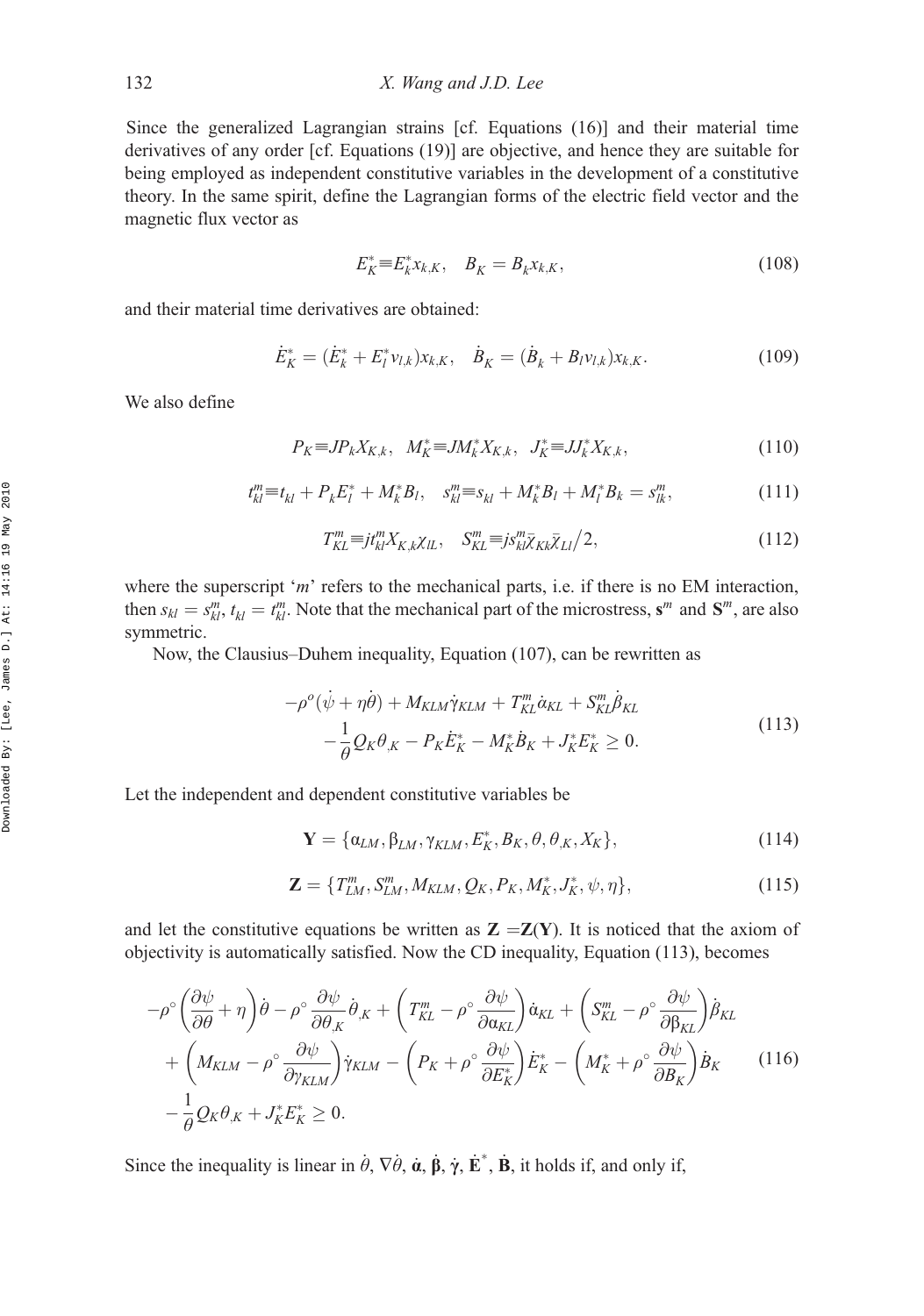$$
\psi = \psi(\mathbf{\alpha}, \mathbf{\beta}, \gamma, \theta, \mathbf{E}^*, \mathbf{B}, \mathbf{X}), \quad \eta = -\frac{\partial \psi}{\partial \theta}, \tag{117}
$$

$$
T_{KL}^m = \rho^\circ \frac{\partial \psi}{\partial \alpha_{KL}}, \quad S_{KL}^m = \rho^\circ \frac{\partial \psi}{\partial \beta_{KL}}, \quad M_{KLM} = \rho^\circ \frac{\partial \psi}{\partial \gamma_{KLM}}, \tag{118}
$$

$$
P_K = -\rho^\circ \frac{\partial \psi}{\partial E_K^*}, \quad M_K^* = -\rho^\circ \frac{\partial \psi}{\partial B_K},\tag{119}
$$

$$
-\mathcal{Q}_K \theta_{,K} + \theta J_K^* E_K^* \ge 0. \tag{120}
$$

Equations  $(117)$ – $(119)$  are the generalized Gibbs equations for a micromorphic electromagnetic–thermoelastic solid. These constitutive relations are further subjected to the axioms of material invariance and time reversal. It may be stated that the constitutive response functionals must be form-invariant with respect to a group of transformations of the material frame of reference  $\{X \rightarrow X^*\}$  and microscopic time reversal  $\{t \rightarrow -t\}$  representing the material symmetry conditions, and these transformations must leave the density and charge material symmetry conditions, and these transformations must leave the density and charge at  $(X, t)$  unchanged [31]. The magnetic symmetry properties of solids cannot be discussed rationally by means of three-dimensional point groups only since magnetism is the result of the spin magnetic moment of electrons, which changes sign upon the time reversal. In other words, diamagnetic and paramagnetic crystals do not exhibit any orderly distribution of their spin magnetic moments, and are therefore 'time symmetric'. The crystallographic point group is enough for the discussion of their material symmetries; on the other hand, for ferromagnetic, ferromagnetic and anti-ferromagnetic materials, which are characterized by an orderly distribution of spin magnetic moment, an additional symmetry operator is needed to take care of the time reversal. For a complete account of this subject, interested readers are referred to Shubnikov and Belov [34] and Kiral and Eringen [35].

#### 7. Discussion

There is one concern in applying micromorphic theory to practical problem: it involves many material constants. How do we measure those material constants? Chen and Lee [36] proposed an algorithm to determine the material constants for micromorphic elastic solids, such as single crystals, through the phonon dispersion relations obtained by atomistic calculations or experimental measurements. Later Zeng et al. [37] extended the algorithm to determine material constants in non-local micromorphic theory. The phonon dispersion relations from atomistic calculations and/or experimental measurements provide the means to determine the material constants in micromorphic theory, which offers a great promise in the applications of semiconductor physics, MEMS, and other microsystems. Beyond what has been mentioned above, micromorphic theory, including its special cases microstretch theory and micropolar theory, has been applied to liquid crystals, theory of turbulence, blood, anisotropic fluids, suspensions, etc.

However, in micromorphic theory, there is an assumption that the micromotion is an affine motion [cf. Equation (2)]. This assumption makes it difficult to describe the atomic motion of complex crystalline materials. To enlarge the domain of applicability of micromorphic theory, Chen and Lee [38] abandoned the assumption of affine motion, let the micromotions have the generality as  $\xi^{\alpha} = \xi^{\alpha}(\mathbf{X}, \Xi^{\alpha}, t)$ ,  $\alpha \in [1, 2, 3, ..., N]$ , and formulated a<br>generalized continuum field theory named atomistic field theory (AET). Since AET is a generalized continuum field theory named atomistic field theory (AFT). Since AFT is a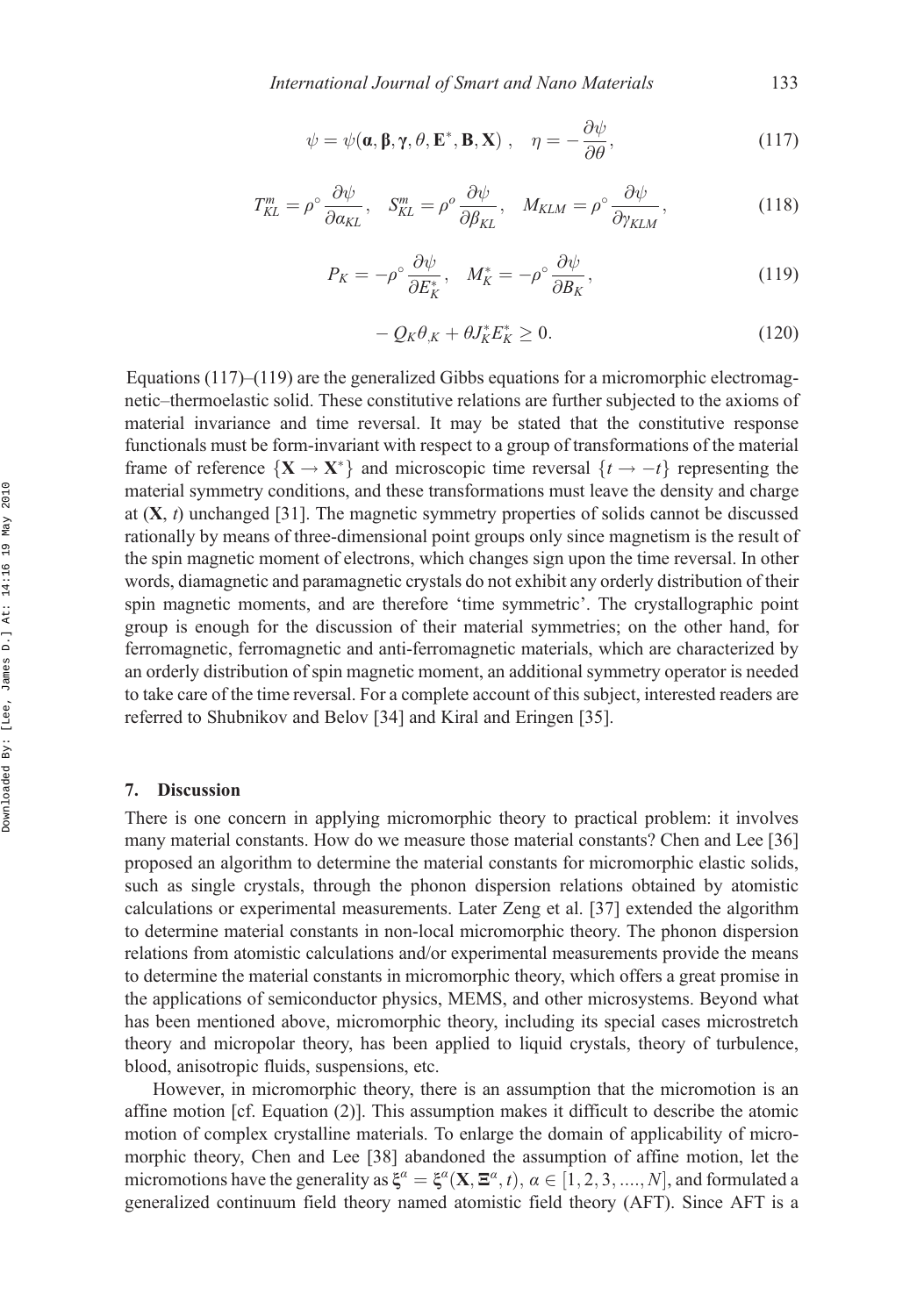concurrent atomistic/continuum field theory in its own right, it has the advantage in dealing with some critical phenomena, especially those related to defect nucleation and evolution in solids such as dynamic crack propagation [39].

#### References

- [1] E.B. Tadmor, M. Ortiz, and R. Phillips, Quasicontinuum analysis of defects in solids, Phil. Mag. 73 (1996), pp. 1529–1563.
- [2] J. Knap and M. Ortiz, An analysis of the quasicontinuum method, J. Mech. Phys. Solid 49 (2001), pp. 1899–1923.
- [3] W.K. Liu, E.G. Karpov, S. Zhang, and H.S. Park, An introduction to computational nanomechanics and materials, Comput. Meth. Appl. Mech. Eng. 193 (2004), pp. 1529–1578.
- [4] J.M. Haile, Molecular Dynamics Simulation: Elementary Methods, Wiley-Interscience, New York, 1997.
- [5] E. Cosserat and F. Cosserat, Theories des Corps Deformable, Hermann, Paris, 1909.
- [6] R.A. Toupin, *Elastic materials with couple-stresses*, Arch. Ration. Mech. Anal. 11 (1962), pp. 385–414.
- [7] A.C. Eringen, *Simple micro-fluids*, Int. J. Eng. Sci. 2 (1964), pp. 205–217.
- [8] R.D. Mindlin, *Microstructure in linear elasticity*, Arch. Ration. Mech. Anal. 16 (1964), pp. 51–78.
- [9] A.C. Eringen, Theory of micropolar continua, in Proceedings of the Ninth Midwestern Mechanics Conference, Wisconsin, 16–18 August, Wiley, New York, 1965.
- [10] A.C. Eringen and E.S. Suhubi, Nonlinear theory of simple micro-elastic solids I, Int. J. Eng. Sci. 2 (1964), pp. 189–203.
- [11] A.C. Eringen and E.S. Suhubi, Nonlinear theory of simple micro-elastic solids II, Int. J. Eng. Sci. 2 (1964), pp. 389–404.
- [12] A.C. Eringen, Microcontinuum Field Theories-I: Foundations and Solids, Springer, New York, 1999.
- [13] A.C. Eringen, Microcontinuum Field Theories-II: Fluent Media, Springer, New York, 2001.
- [14] A.C. Eringen, Nonlocal Continuum Field Theories, Springer, New York, 2002.
- [15] A.C. Eringen, Continuum theory of micromorphic electromagnetic thermoelastic solids, Int. J. Eng. Sci. 41 (2003), pp. 653–665.
- [16] A.C. Eringen, A continuum theory of dense suspensions, Z. Angew. Math. Phys. 56 (2005), pp. 529–547.
- [17] A.C. Eringen, Nonlocal continuum mechanics based on distributions, Int. J. Eng. Sci. 44 (2006), pp. 141–147.
- [18] A.C. Eringen, *Micromorphic theory of turbulence*, Z. Angew. Math. Phys. 61 (2010), pp. 119–132.
- [19] J.D. Lee and Y. Chen, Constitutive relations of micromorphic thermoplasticity, Int. J. Eng. Sci. 41 (2003), pp. 387–399.
- [20] J.D. Eshelby, *The force on an elastic singularity*, Phil. Trans. Roy. Soc. Lond. A 244 (1951), pp. 87–112.
- [21] G.A. Maugin, Material Inhomogeneities in Elasticity, Chapman & Hall, London, 1993.
- [22] G.A. Maugin, Material Forces: Concepts and Applications, Appl. Mech. Rev. 48 (1995), pp. 213–245.
- [23] M.O. Peach and J.S. Koehler, Forces exerted on dislocations and the stress field produced by them, Phys. Rev. II 80 (1950), pp. 436–439.
- [24] J.R. Rice, Path-independent integral and the approximate analysis of strain concentrations by notches and cracks, Trans. ASME J. Appl. Mech. 33 (1968), pp. 79–385.
- [25] P. Casal, *Interpretation of the Rice integral in continuum mechanics*, Lett. Appl. Eng. Sci. 16 (1978), pp. 335–347.
- [26] G.A. Maugin, Application of an energy–momentum tensor in nonlinear elastodynamics: Pseudomomentum and Eshelby Stress in Solitonic Elastic Systems, J. Mech. Phys. Solid 40 (1992), pp. 1543–1558.
- [27] Y. Chen and J.D. Lee, Material force for dynamic crack propagation in multiphase micromorphic materials, Theor. Appl. Fract. Mech. 43 (2005), pp. 335–341.
- [28] A.C. Eringen, Mechanics of Continua, Robert E. Krieger Publishing Co, Melbourne, FL, 1980.